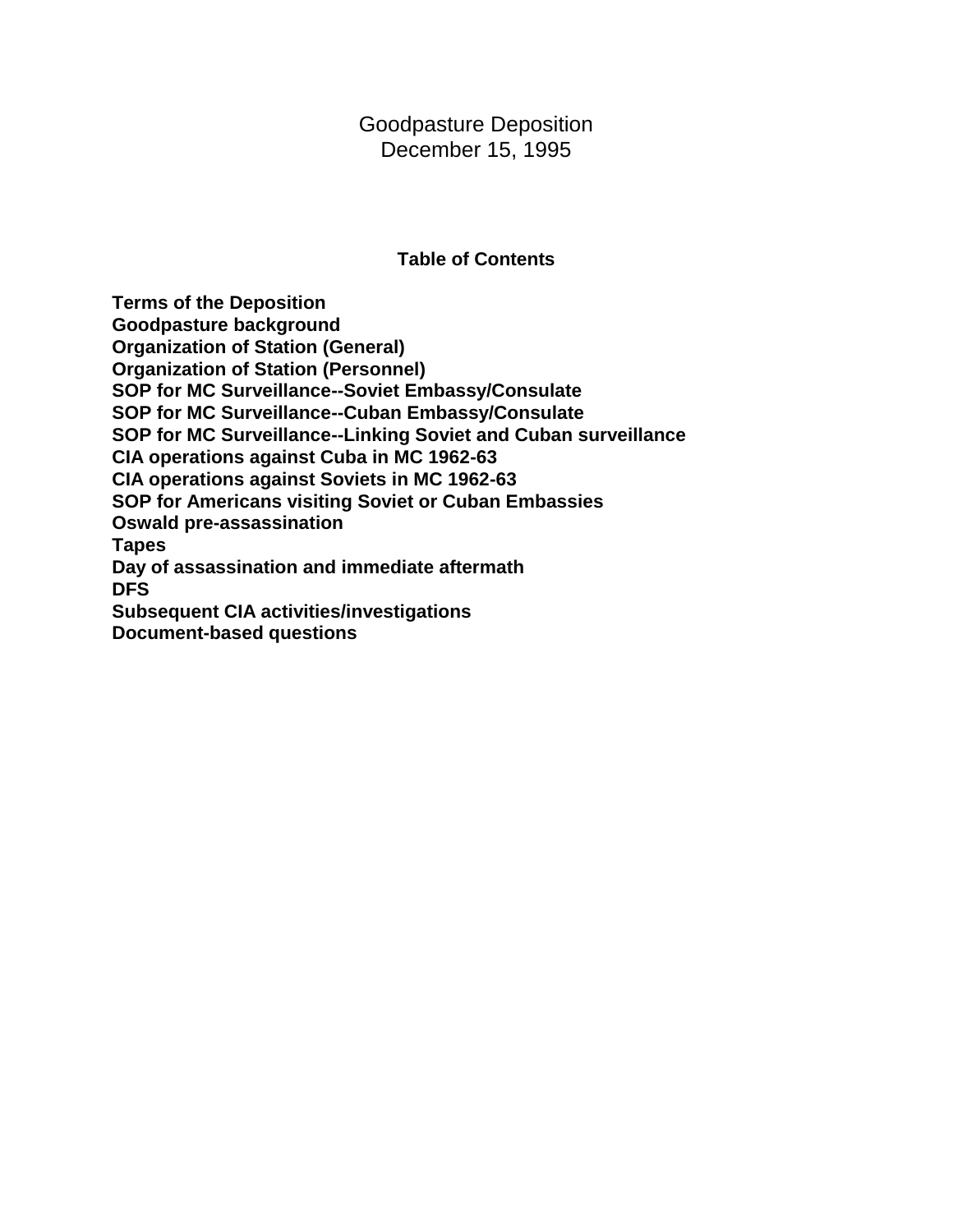This document is created to assist in posing questions to Ann Goodpasture. The fact that a question is posed or that any point is referenced in this document does not necessarily mean that its author is in possession of any information underlying or supporting the question.

Pre

areas of inquiry 2nd tape comments about Newman, others what does she think about them

Principal issues

Tapes Electronic surveillance Linking Oswald to Cuban embassy Kostikov backchannel communications E Howard Hunt in MC Omissions from Cables?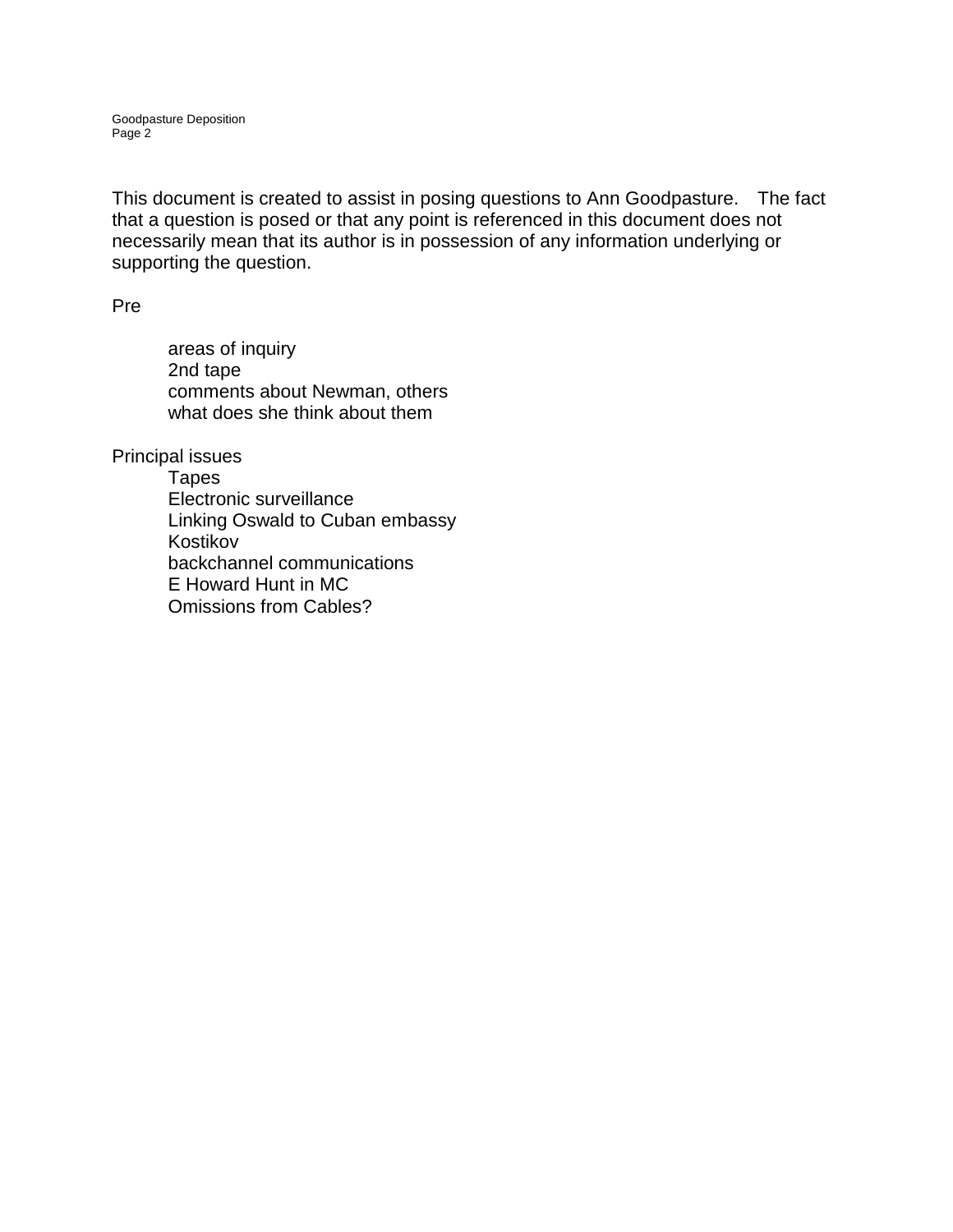# **Terms of the Deposition**

Voluntary, with cooperation of CIA

This will not necessarily be the only dep.

Secrecy oath is lifted

Deposition will be classified SECRET and reviewed by CIA before released under terms of the JFK Act

Ensure Goodpasture is free to give the entire truth. Under no obligation to CIA Under no obligation to any person No promise to any person will keep here from telling the truth

Testimony is the whole truth.

Goodpasture free to have lawyer.

Any preparation for deposition

With whom did she speak about deposition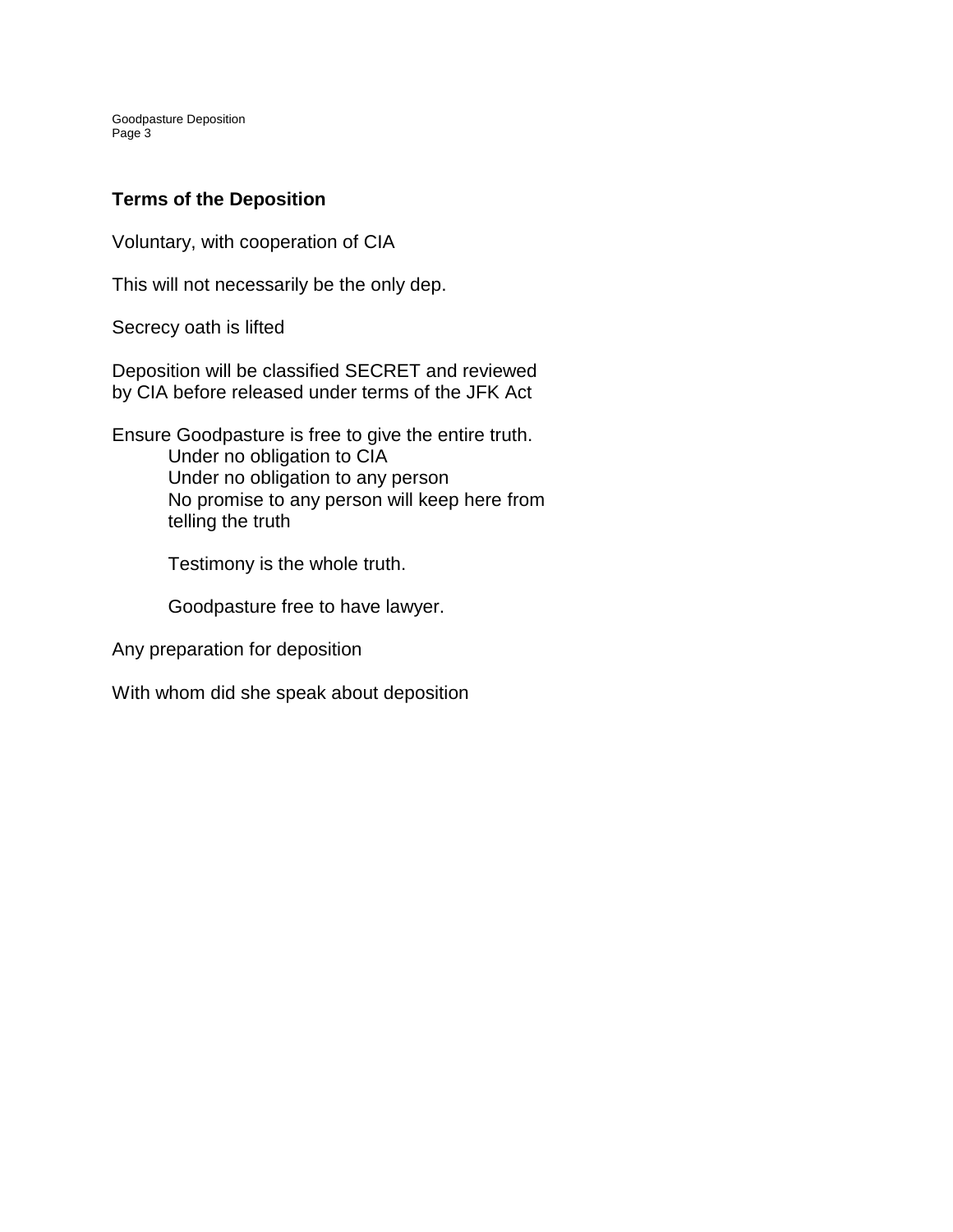### **Goodpasture background**

Prior testimony to HSCA

Within the CIA, were you trained to work in any particular area. Background in CI/CE

Length of tour of duty in Mexico City How many years

Which years

Did you overlap with anyone who had served longer (longer in station than anyone except Scott)

For 1963, were you in MC between September 1 and December 30

To whom did you report within station

**Scott Phillips** 

Did you report to anyone outside of station CI SAS Staff D

Responsibilities in Mexico City

vav Scott

Cuba

Soviet

Coordination of surveillance

liaison w/US entities?

**Counterintelligence**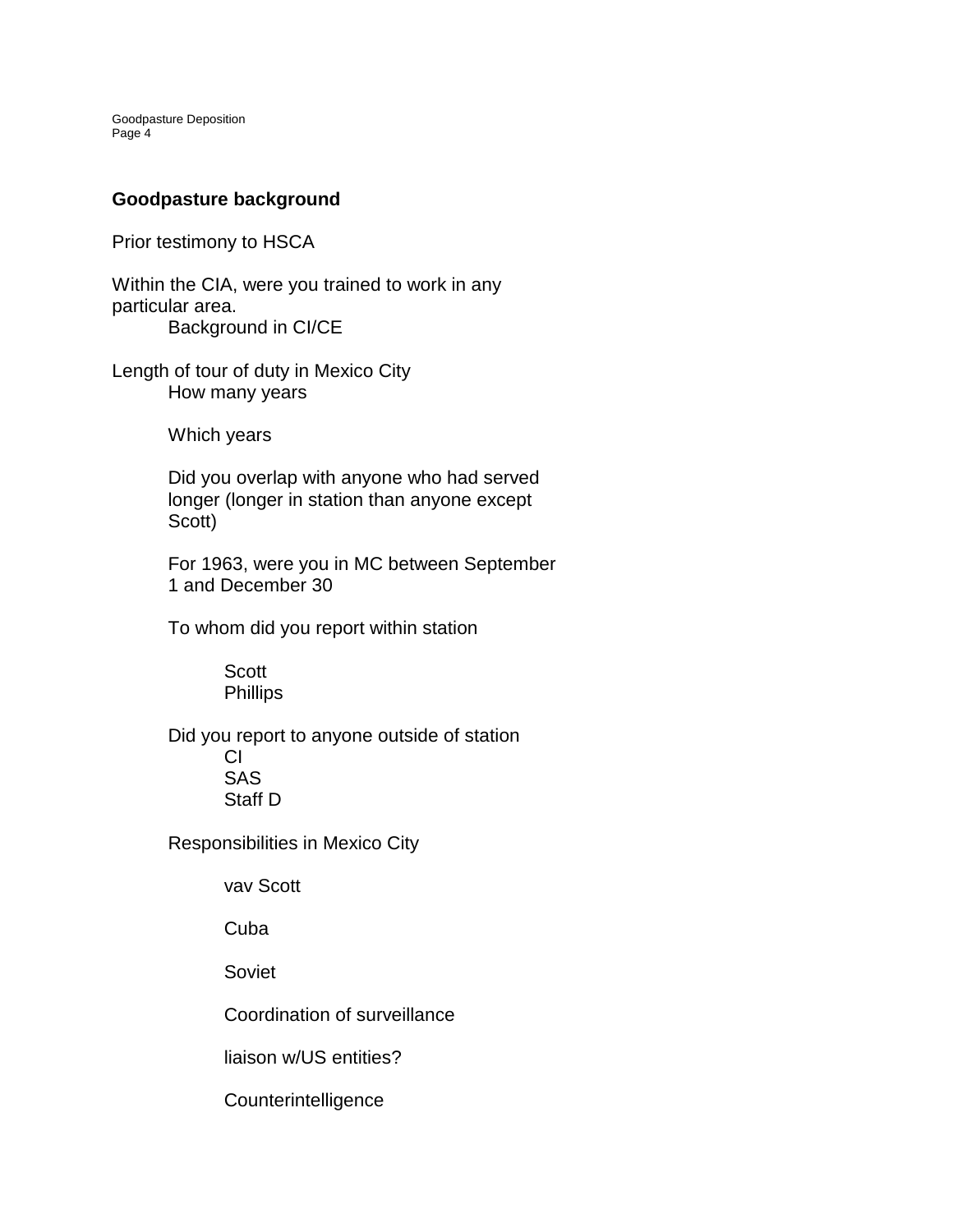### Staff D

Any other operations

Responsibility after assassination

Any responsibility for drafting cables

Under what circumstances did you draft cables

With regard to assassination of President Kennedy,

did you have any responsibility regarding any investigations or analyses

any role with respect to the Warren **Commission** 

did you write any reports while in Mexico City

At HQ Station history of Mexico City

Any role with WC

Any role in assisting CIA with respect to HSCA EX: showing Goodpasture gave info to CIA at time of HSCA

What did you do

Talk to anyone who had been in MC

Write anything

Any discussions about DFS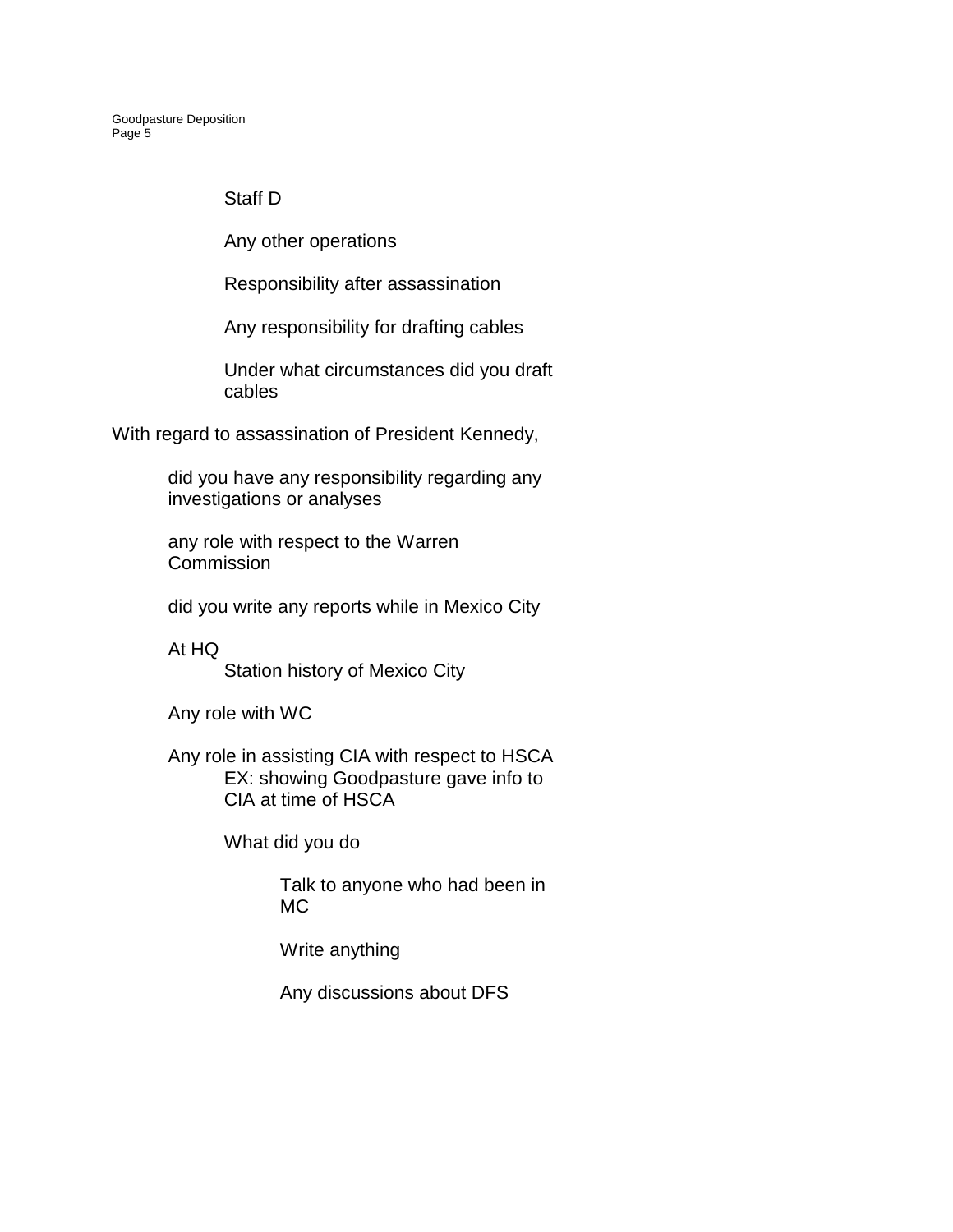### **CIA general**

#### CI/SIG

what was its role

did you know any persons affiliated with SIG

James Angleton Jane Roman Ray Rocca Birch O'Neal John Horton Anyone else?

If so,

what has his/her role

Ever in Mexico City

Have any role in conjunction with **Oswald** 

Assassination issues

did SIG ever engage in any operations

did you ever participate, directly or indirectly, in any SIG operations

did SIG have any operations in MC

did anyone in MC perform any work on behalf of or in conjunction with SIG

separate communications channels to MC

activities in MC

did anyone perform liaison in MC for SIG Phillips Goodpasture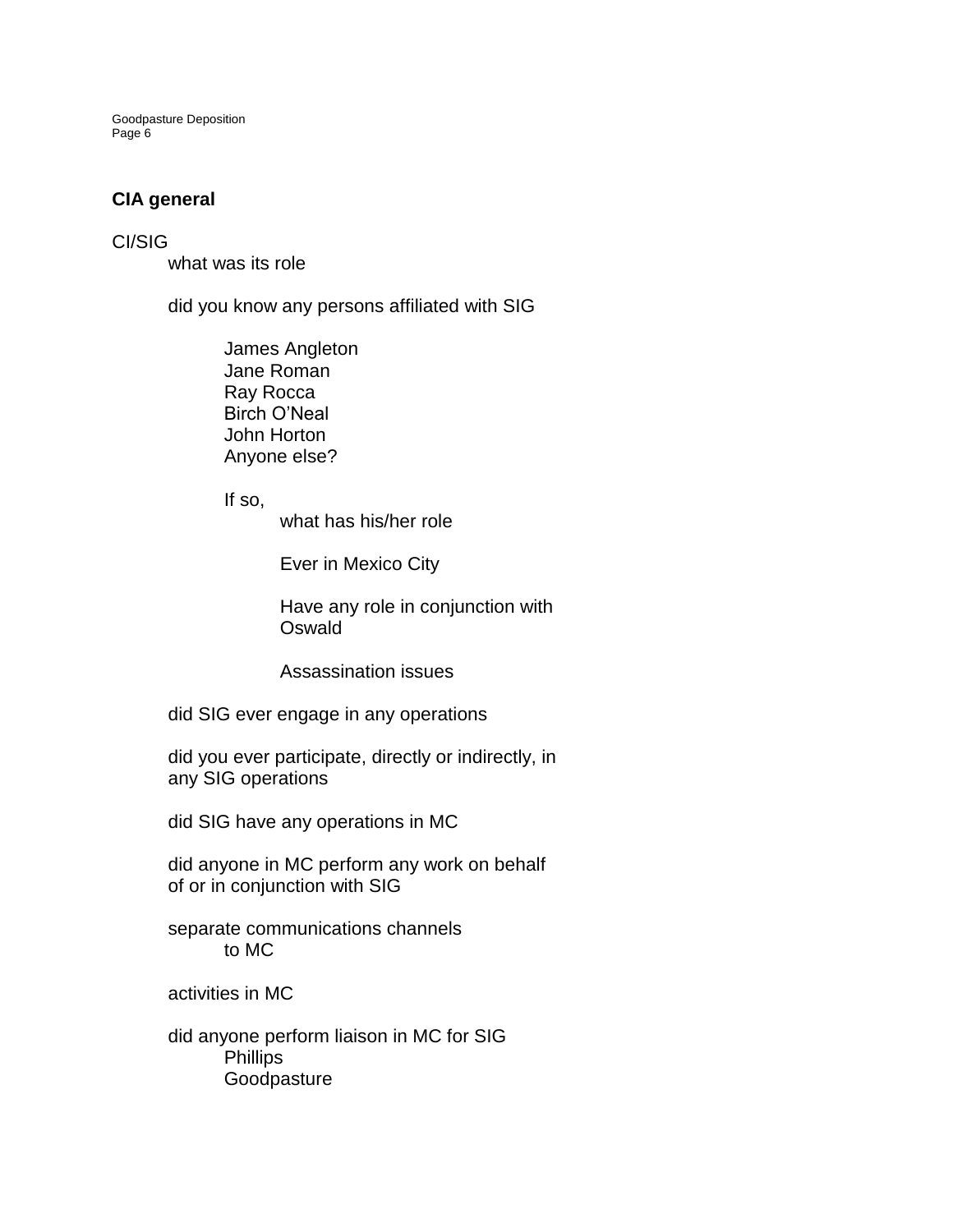Any other components of CI have activities in Mexico City?

Are you aware of any "CI/CA" files for agents/assets?

Have you ever heard of the "FI/D green list"?

Did you hear of JC King being in Mexico City. how often Desmond FitzGerald how often E Howard Hunt how often what circumstances

#### Staff D

what is Staff D activities in MC different from Division D

Office of Security

anyone from Office of Security in MC during 1963

#### SAS

EXAMPLE OF DOCUMENT ILLUSTRATING CONTACT BETWEEN STATION AND SAS - CUBA MATTERS/SURVEILLANCE

#### TSD

anyone from TSD in MC during 1963

any surveillance of Cuban Embassy or **Consulate** 

any surveillance of Soviet Embassy or **Consulate** 

Communications channels between Langley and MC official cable MEXI DIR dispatch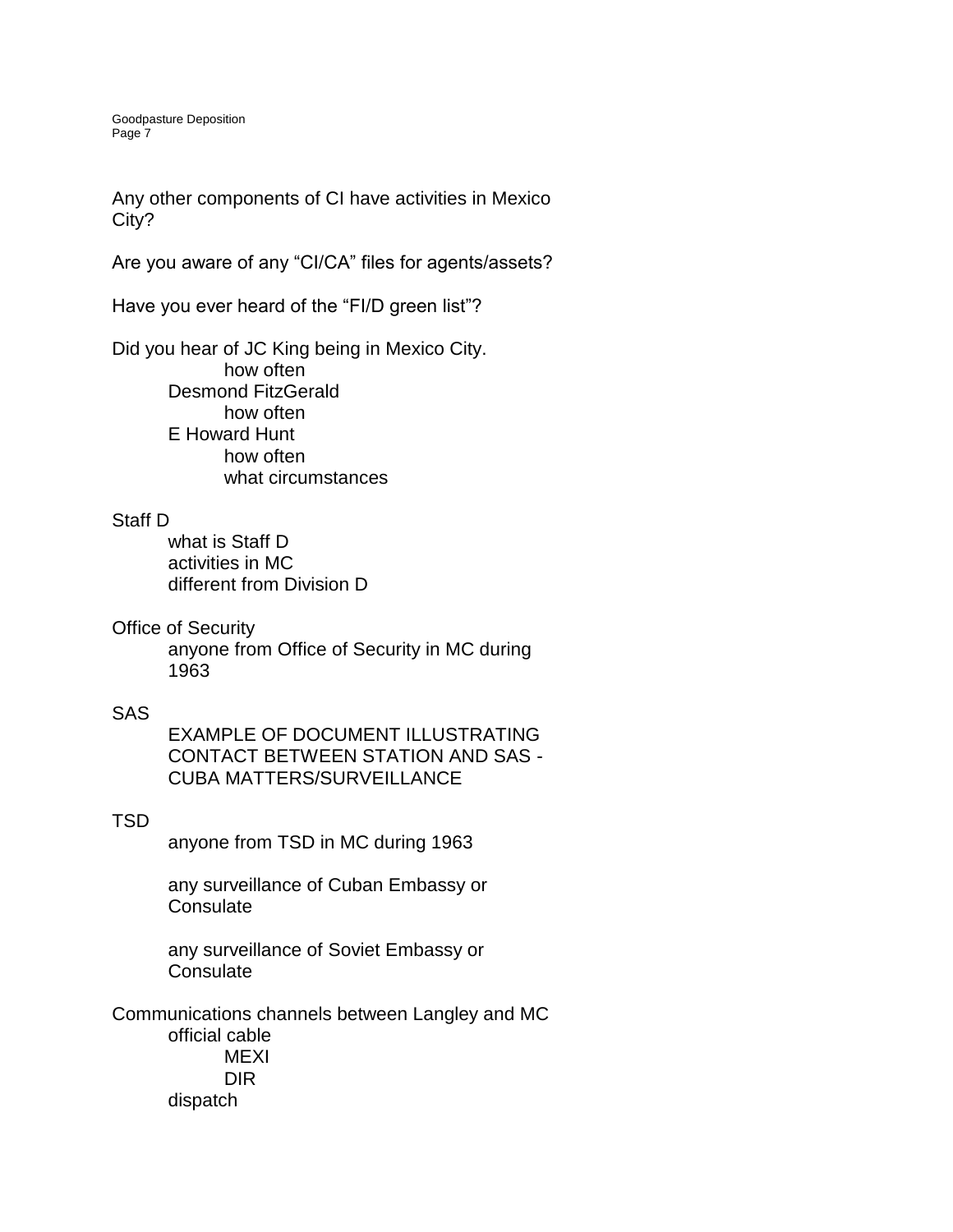#### HMMA

pouch "unaccountable pouch" mail telephone other channels back-channels/separate channels CI SAS JMWAVE any other form of communications

ever any time that a cable was sent from MC to HQ that was not in regular cable channels so as not to receive a sequential cable number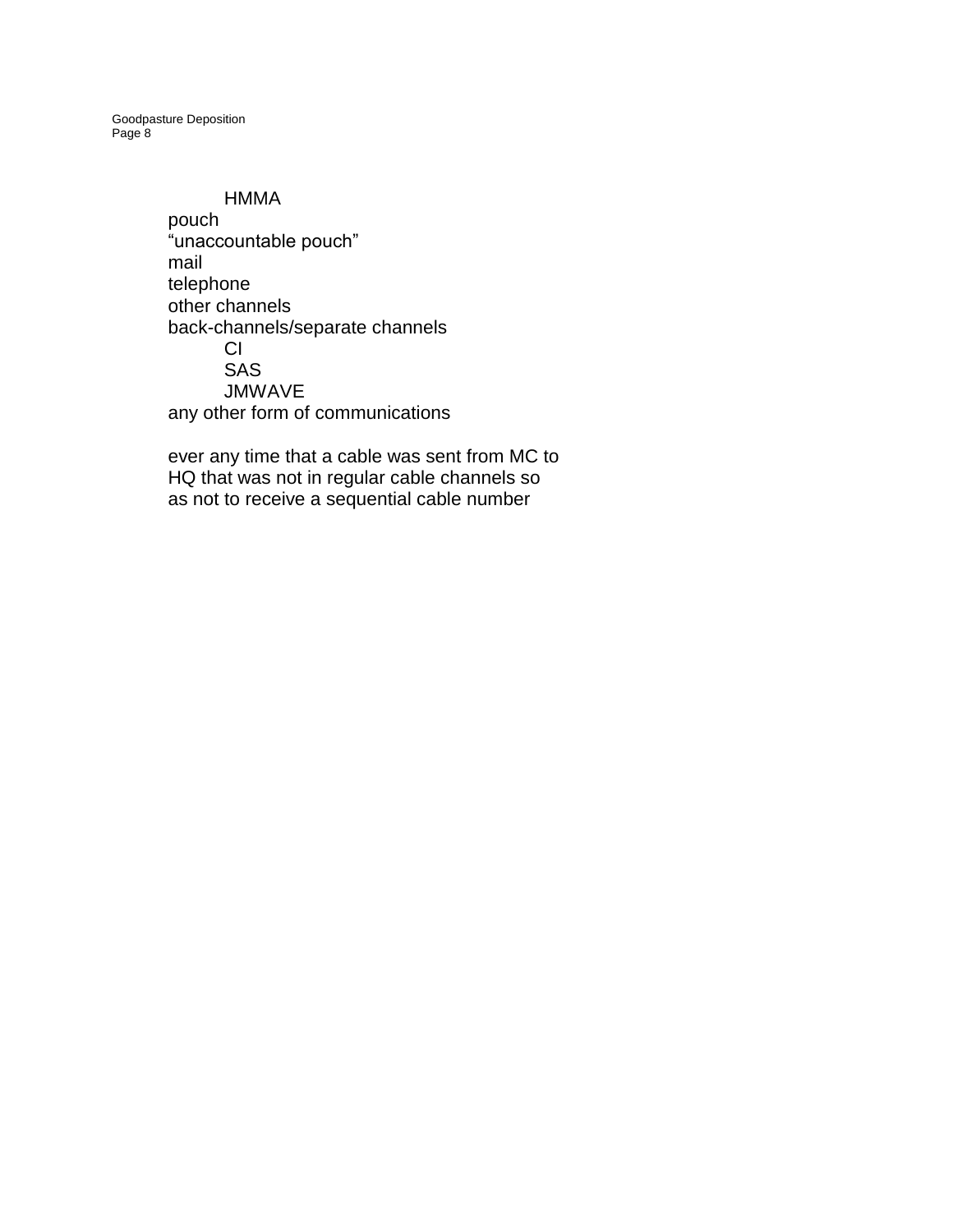# **Organization of Station (General)**

Number of personnel and responsibilities for the specific areas

Organization of filing system centralized/decentralized Scott's view on maintenance of files and the status of files after Scott's and Goodpasture's departure from Mexico **City** How extensive was filing system

How extensive were P files

When were P files begun.

Did other US agencies have access to CIA files (e.g. FBI, State)

Who handled TSD issues in MC?

Extent of compartmentation within station Did Scott know everything [acc. To prior Goodpasture testimony, "section" chiefs could send communications without Scott's awareness.]

Did you

Did Phillips

Did White

Liaison with other CIA entities

**JMWAVE** 

[Phillip's frequent consultations with JMWAVE - document shows one such instance directly following Oswald visit to MC]

SAS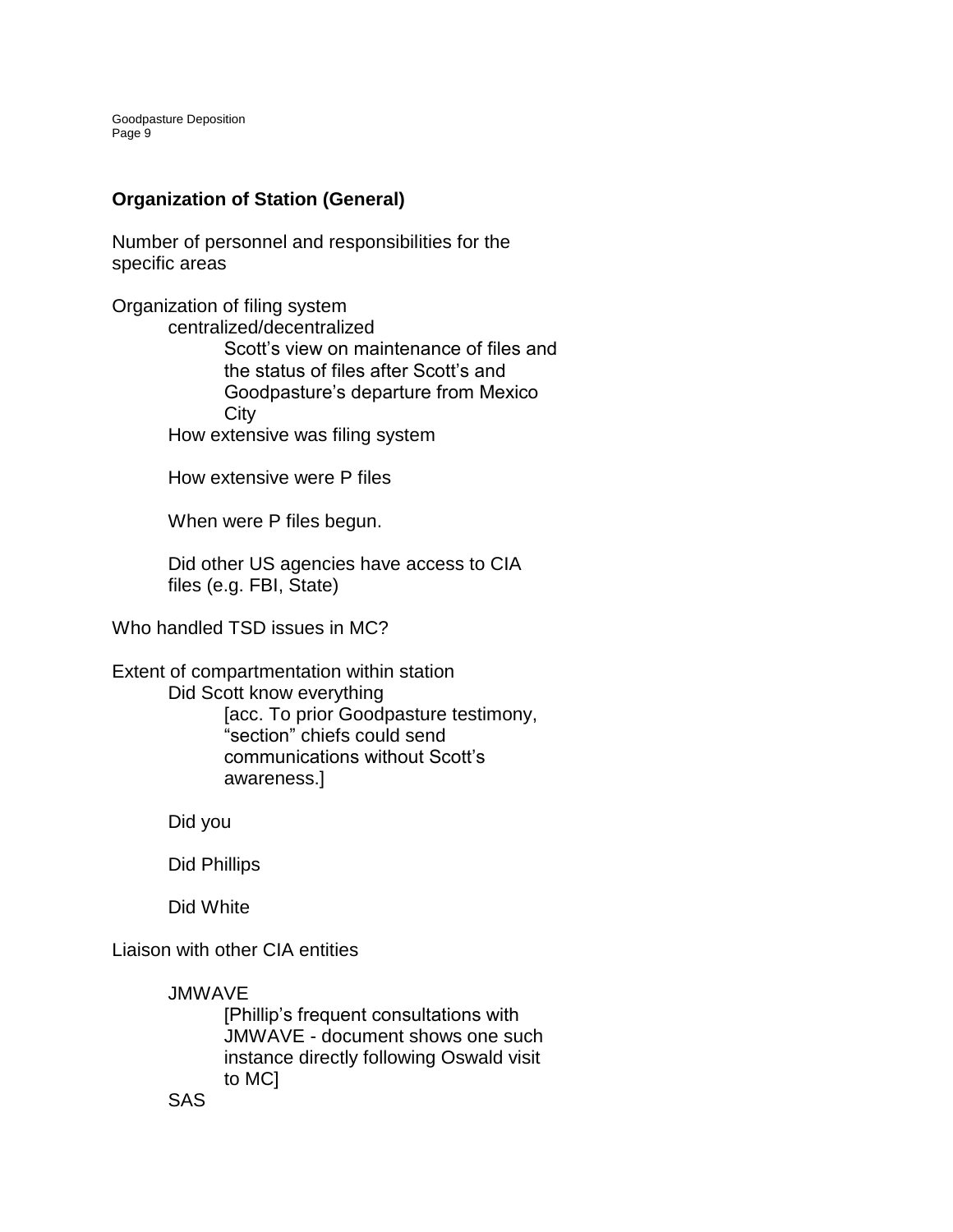# [SEE PREVIOUS PAGE]

WH

How frequently did FitzGerald come Did his visits have anything to do with Cuba [visit cited in MOR]

SIG

CI

Staff D

**TSD** 

Any others

[TASK FORCE W - SIGNED OFF ON SOME CABLE IN 1962 RE: COBB CONNECTED TO GYROSE OPERATION - ASK ABOUT THIS OPERATION]

Liaison with other US entities

FBI

what communications channels did FBI use

ONI/Navy

INS

OSI/Air Force

G-2/Army

DIA

Were you aware of any military operations or activities in MC related to Cuba during 1963?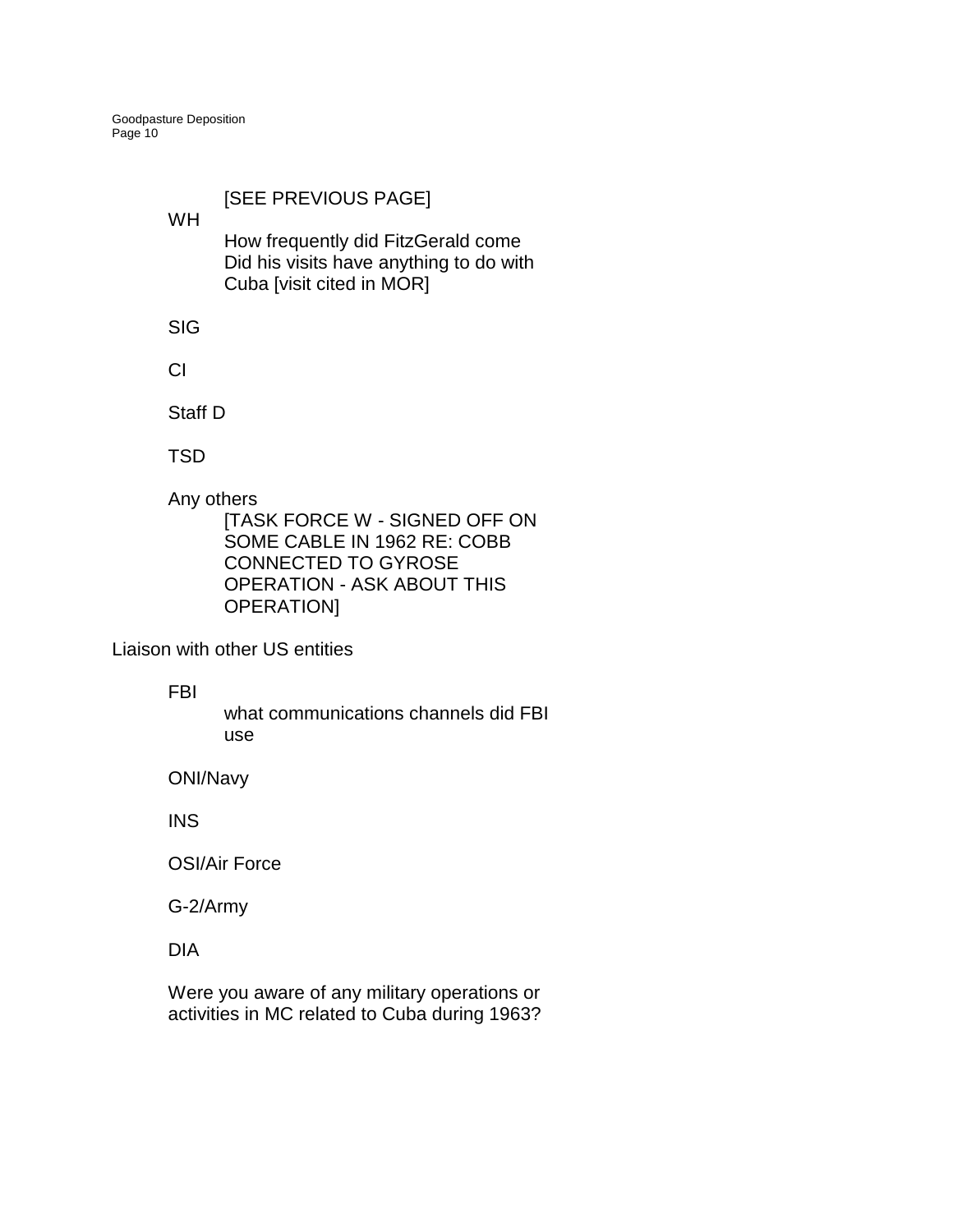#### **Organization of Station (Personnel)**

Win Scott Type of person

> Quality of his memory while COS after retirement embittered?

Responsibility for operations Soviet Embassy

Cuban Embassy

Relationship with Phillips

**Memoirs** 

James Angleton During 1963 After Win Scott's death In conjunction with Edward Epstein Any other interaction

Goodpasture responsibilitiies in MC

To whom did she report **Scott** Phillips [Phillips' recommendation] JMWAVE **Headquarters** John Scelso Charlotte Bustos EX: Bustos document

Goodpasture's relationship with Win Scott

Role in decision-making process conflicting evidence

Knowledge about operations other than those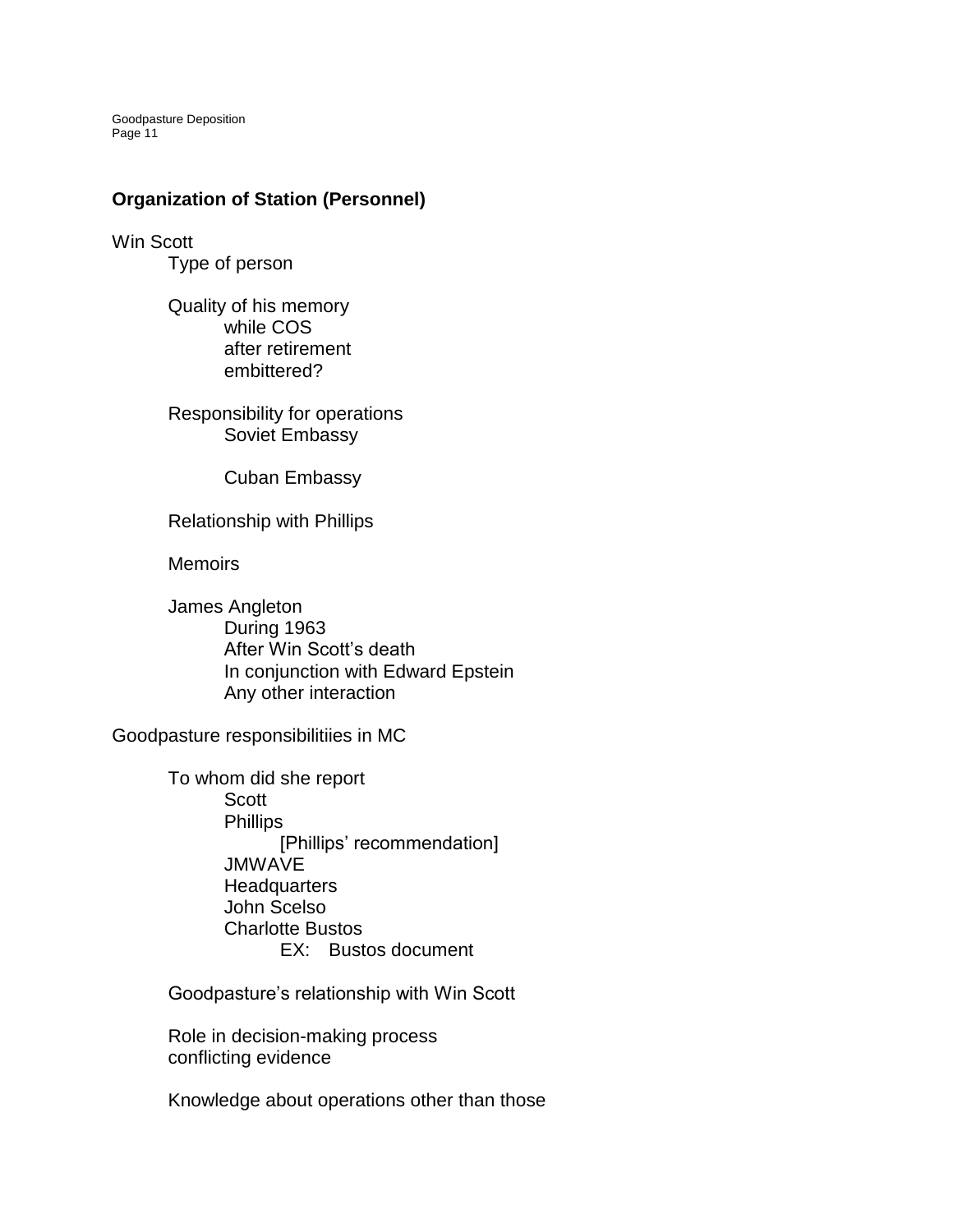described in fitness reports

Perception of other employees in the Station

Ever hear the name Maurice Bishop

David Atlee Phillips

What was he doing in 1963 CA Cuba Both Did you do any work for Phillips

To whom did he report [in interview with Phillips he says he reported directly to scott and not the docs]

Did Phillips have any back channels to JMWAVE, Langley, CI

Liaison with JMWAVE

Others who worked on Cuba Robert Shaw

Others who worked on Soviet technical surveillance translator

Alan White His responsibilities

George Munroe What were his responsibilities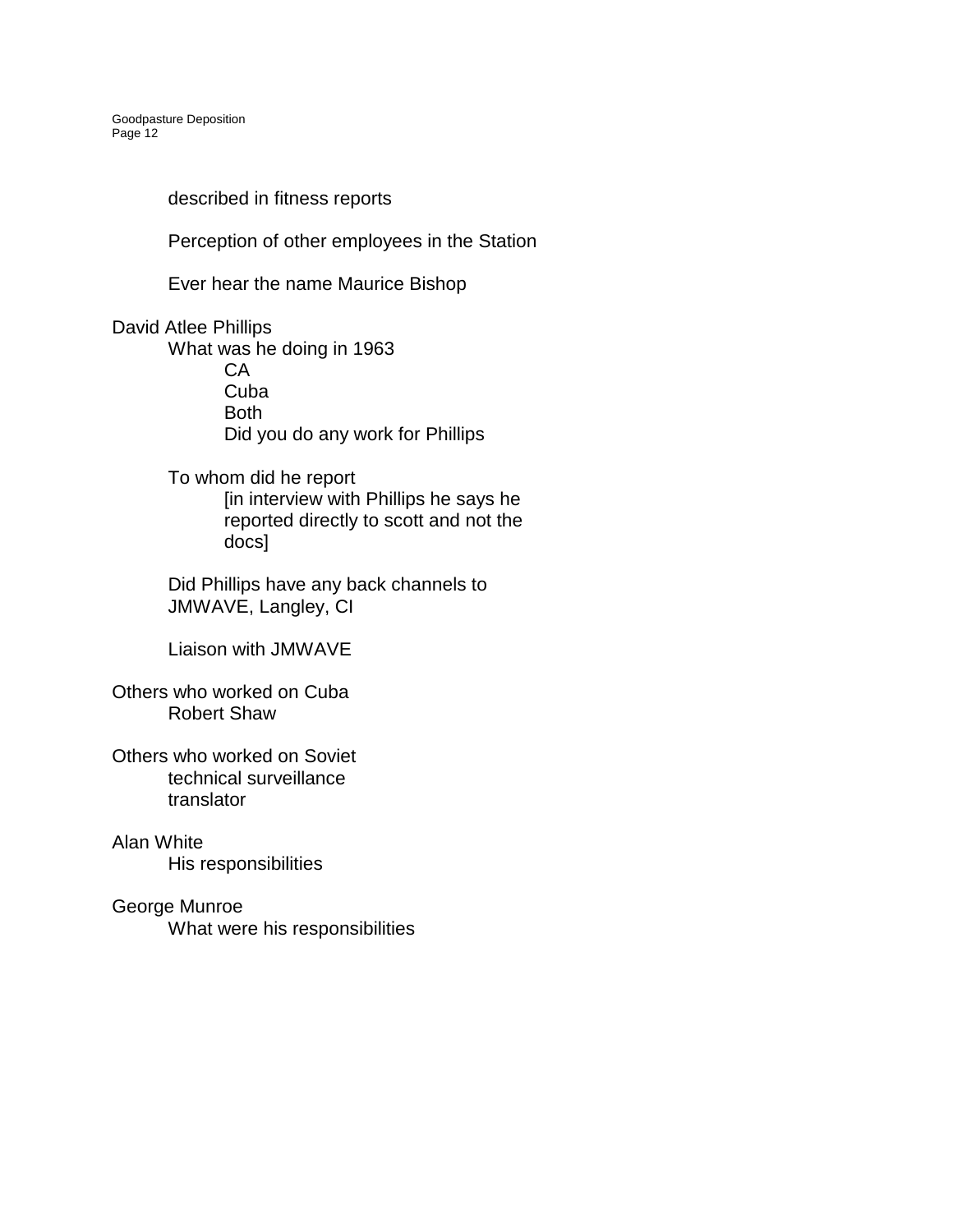#### **SOP for MC Surveillance Soviet Embassy/Consulate**

photo

LILYRIC (2d floor) LIMITED (kittycorner) [ag was first person to review all photos and transcripts and then routed to appropriate people]

who was the responsible officer what was your responsibility

when did you receive information about particular targets

what were the circumstances

telephone intercepts

Soviet Embassy which lines

which hours

Soviet Consulate Which lines

Which hours

who was the responsible officer what was your responsibility

when did you receive information about particular targets

bugs

[IF EXISTED, HOW WAS "TAKE" HANDLED FROM THIS SURVEILLANCE]

preparation of daily resuma [AGAIN, WHERE WERE THEY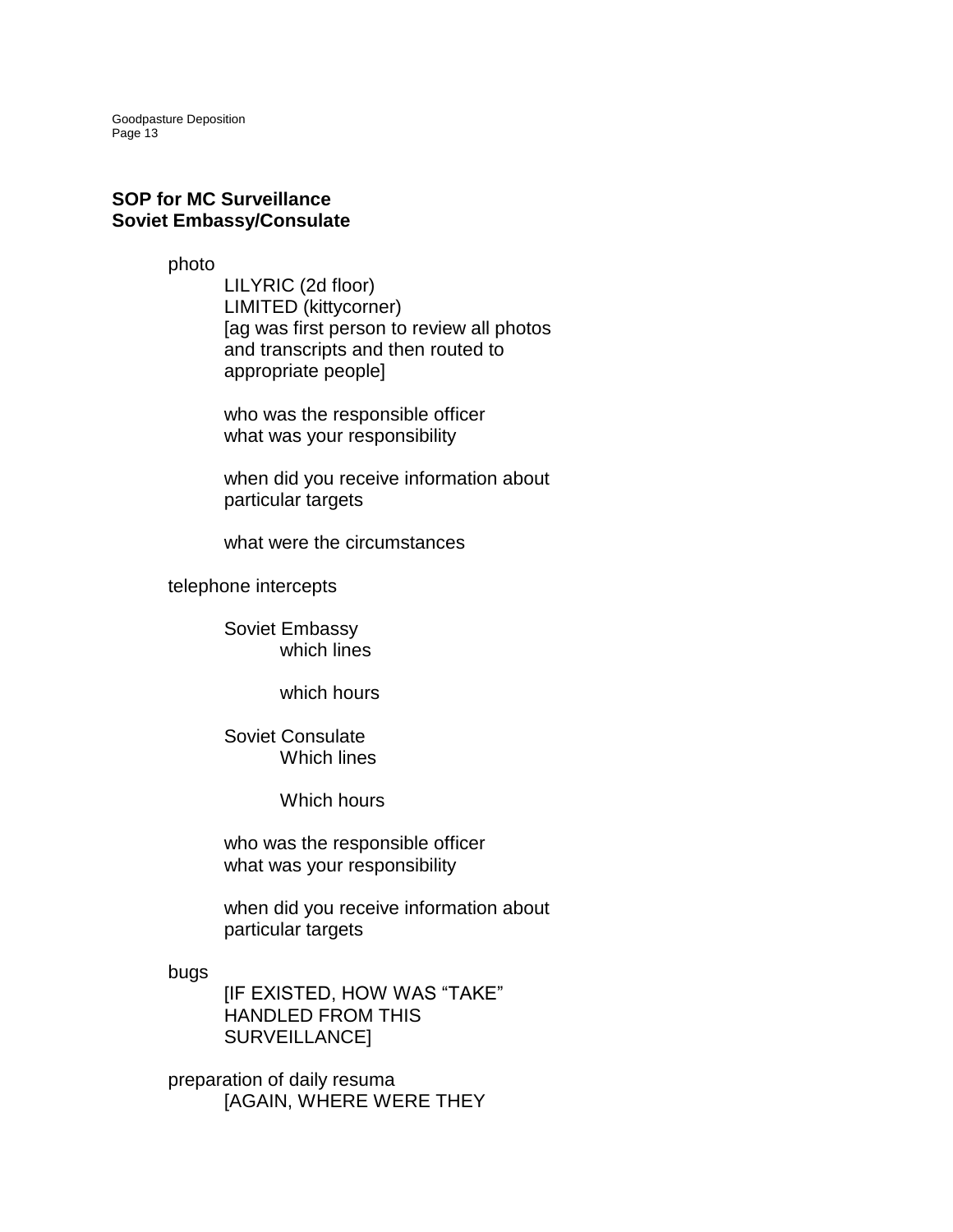# DEPOSITED]

penetrations

[COULD USE DOCUMENT AS EXHIBIT TO REFRESH HER MEMORY ABOUT THE DOUBLE AGENTS]

compartmentation w/in Soviet

linking photo/telephone/bugs Under what circumstances would take from the photo be coordinated with electronic

Resuma

Who prepared

Who reviewed

What did you do with them

Analysis: who was responsible for analysis of the take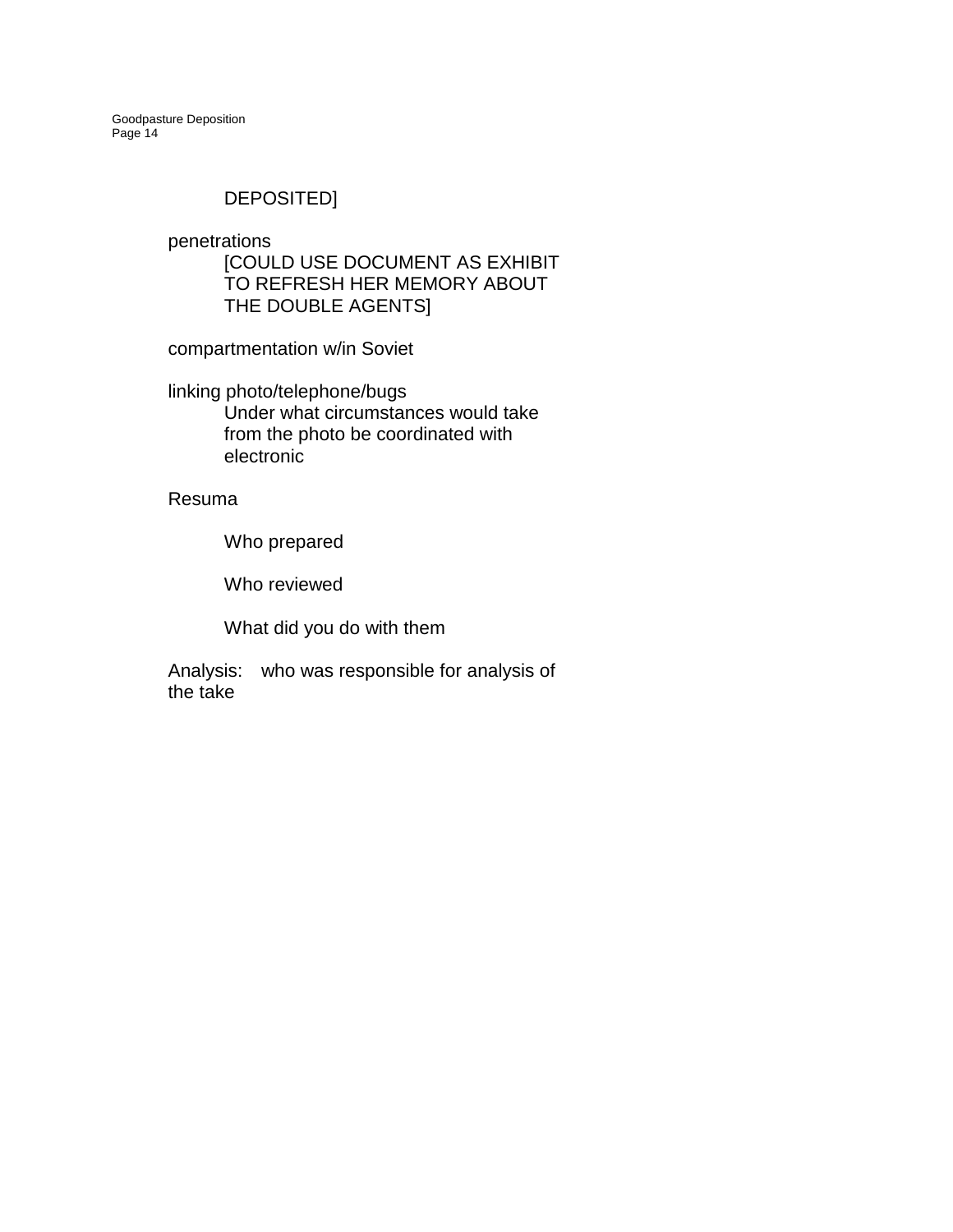#### **SOP for MC Surveillance Cuban Embassy/Consulate**

who were the persons responsible for Cuban surveillance

photo LIERODE

EX: Monthly Operational Reports

telephone intercepts Cuban Embassy

Cuban Consulate

bugs

Armchair bug Excerpt from Night Watch

preparation of daily resuma [ISSUE LEFT UNRESOLVED - WHERE WERE THEY FILED AFTER REVIEWED - WHAT HAPPENED TO THEM - NEVER SHOWN TO HSCA]

penetrations

compartmentation w/in Cuban

linking photo/telephone/bugs

Resuma:

Who prepared

Who received

What did you do with them

Analysis: who was responsible for analysis of the take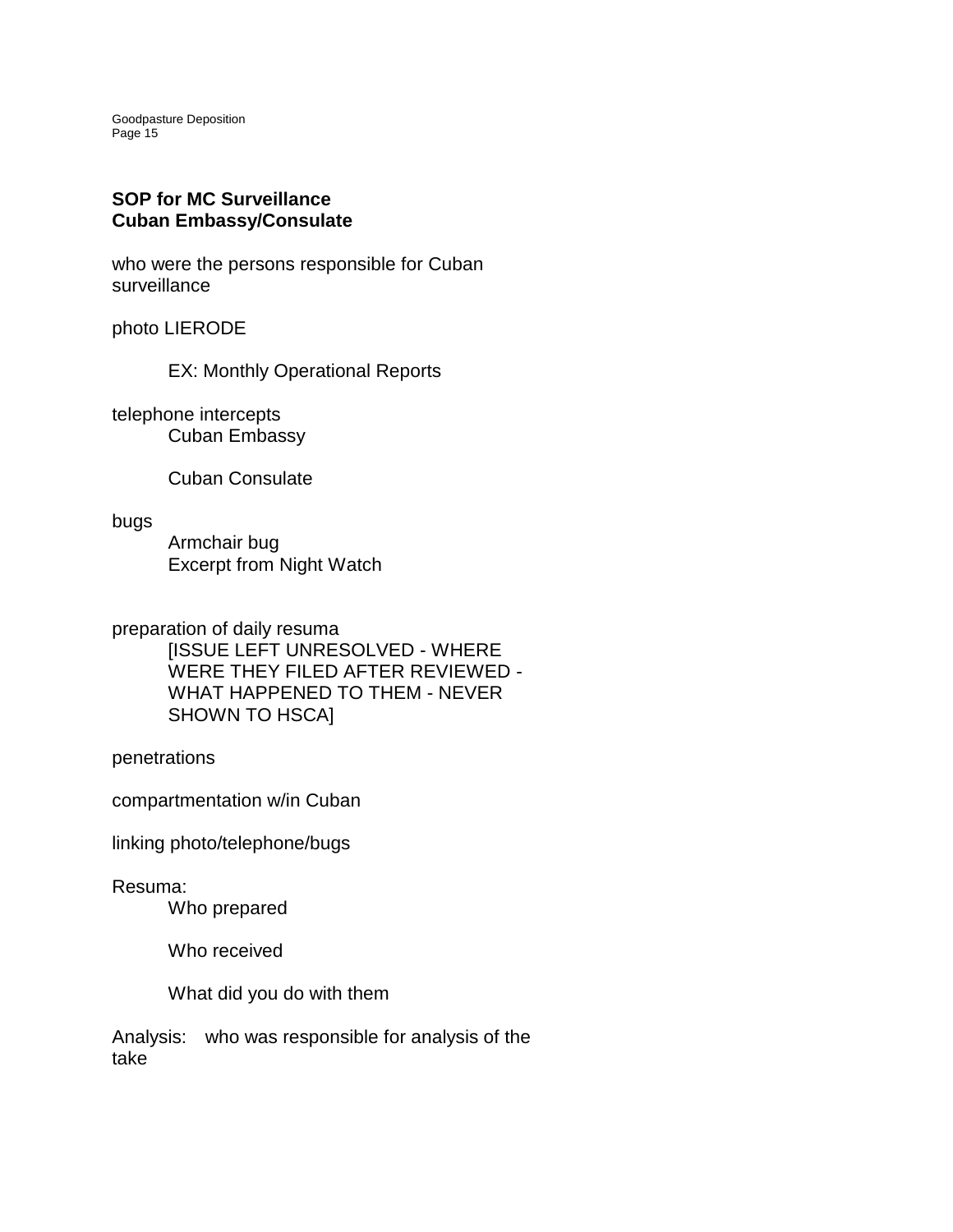### **SOP for MC Surveillance LINKING SOVIET AND CUBAN SURVEILLANCE**

Did anyone at the station have responsibility for coordinating the take from the Soviet and Cuban Embassies

What role did you play

Who had access to the take from both Cuban and Soviet embassies **Scott Goodpasture** White Phillips Shaw **Others**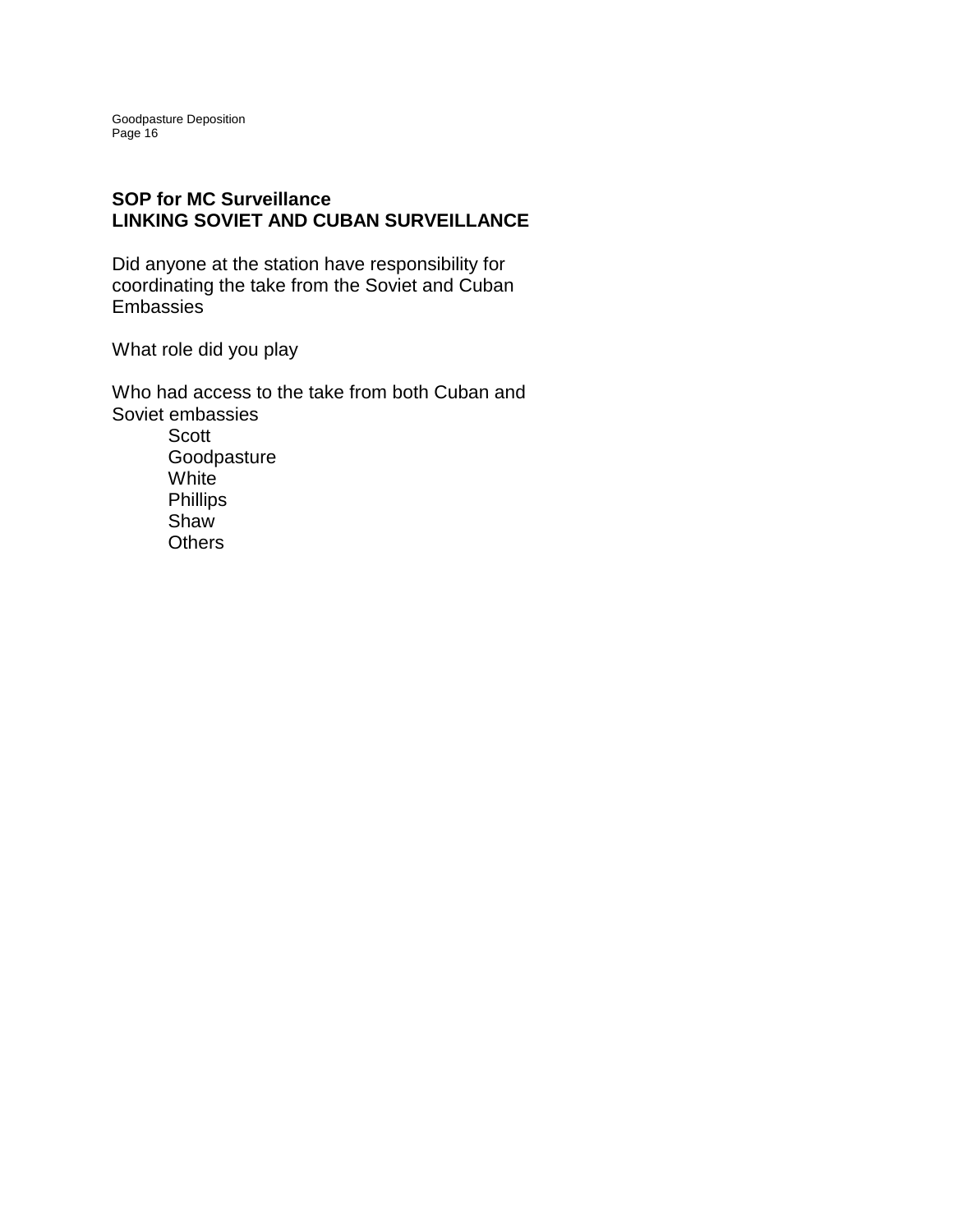### **CIA operations against Cuba in MC 1962-63**

Penetration agents

[AGAIN, CAN DISCUSS THOSE ABOUT WHOM WE HAVE INFORMATION]

**Disinformation** 

PROENZA and Cuban Vice Minister of Military **Affairs** 

Pitching personnel

Ambassador Lechuga Silvia Duran Consul Azcue Consul Mirabal

Was either Mirabal or Azcue an intelligence official?

**Operations** 

What operations after Missile Crisis but before assassination

Infiltrating any communist groups youth groups AMLASH AMTRUNK AMSPELL (DRE) FPCC MILITARY ACTIONS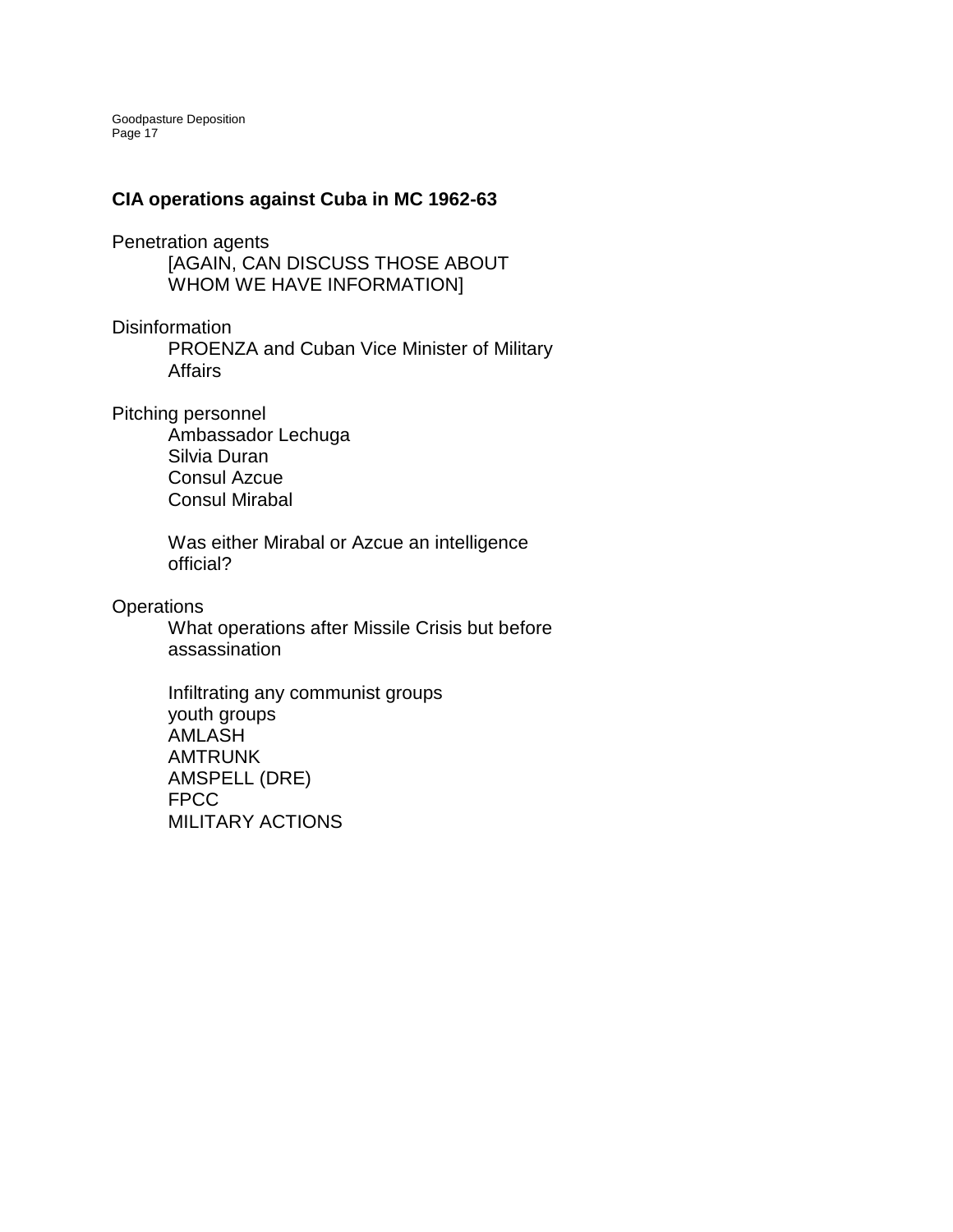# **CIA operations against Soviets in MC 1962-63**

Who were the Soviet intelligence officials in MC during 1962-63 period

Oleg Nechiporenko

Valery Kostikov What was his role

> To what extent was CIA interested in him

What surveillance was conducted

Pavel Yatzkov

Alferyev

[AFTER ASSASSINATION, WHY WAS STATION OBSERVING ONLY KOSTIKOV AND ALFERYEV AND NOT NECHIPORENKO or Yatzkov]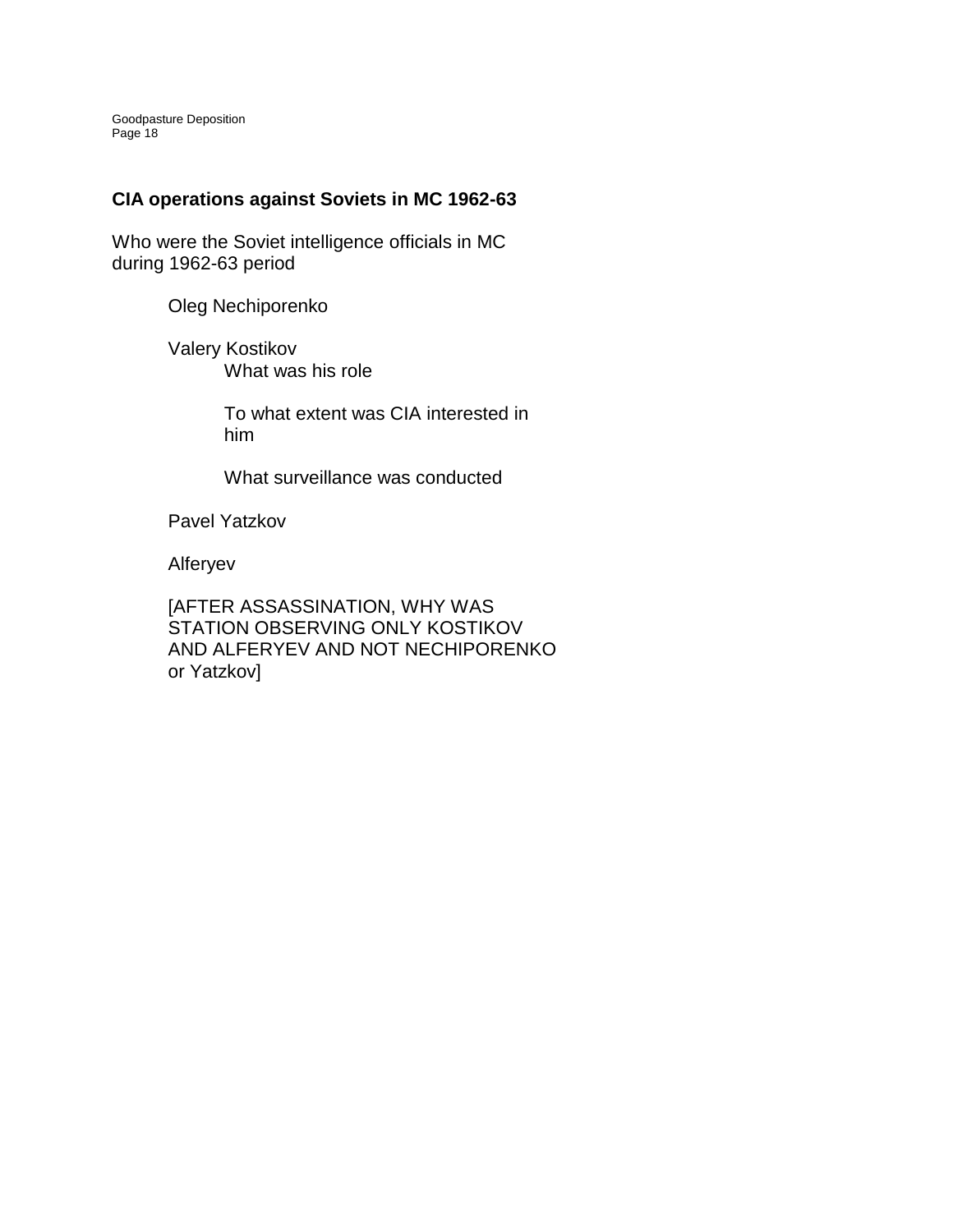### **SOP for Americans visiting Soviet or Cuban Embassies**

Did CIA have any procedures for handling information related to Americans picked up in its surveillance of the Soviet or Cuban embassies

What were the SOPs

If American visited Cuban or Soviet Embassy, would station ever conduct surveillance during the remainder of his visit

Did station ever attempt to run an operation around an American visitor.

EX: Elden Hensen document

Phillips gives a variation of this in Night **Watch** 

What other kinds of operations were run around visitors

Is the term "operational interest" a term that would be used to describe activities conducted by CIA around a visitor

Were the procedures different if the American had a military affiliation

> Which CIA personnel in MC handled Goodpasture role [confirm that she was the individual who was contacted if an american visited the embassies]

> > What were their instructions

Liaison with other US entities in MC

FBI **Military**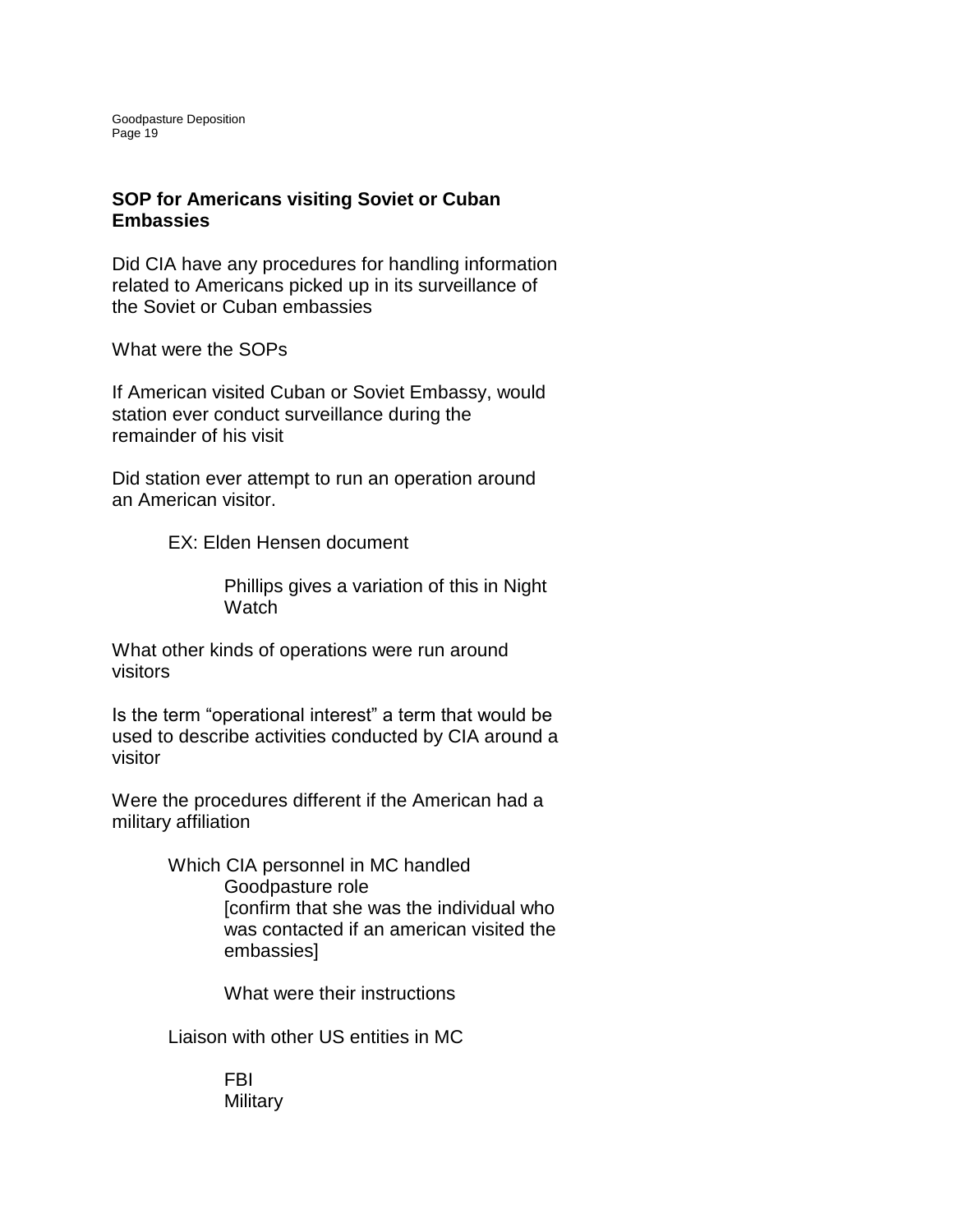#### INS

Liaison with other US entities outside MC

Report to HQ When would HQ be notified--what circumstances warranted notifying HQ

> How was HQ notified Cable **Dispatch** Why one rather than other Any other communication **Telephone** [was there a telephone call made on october 1, 1963 to headquarters about Oswald case]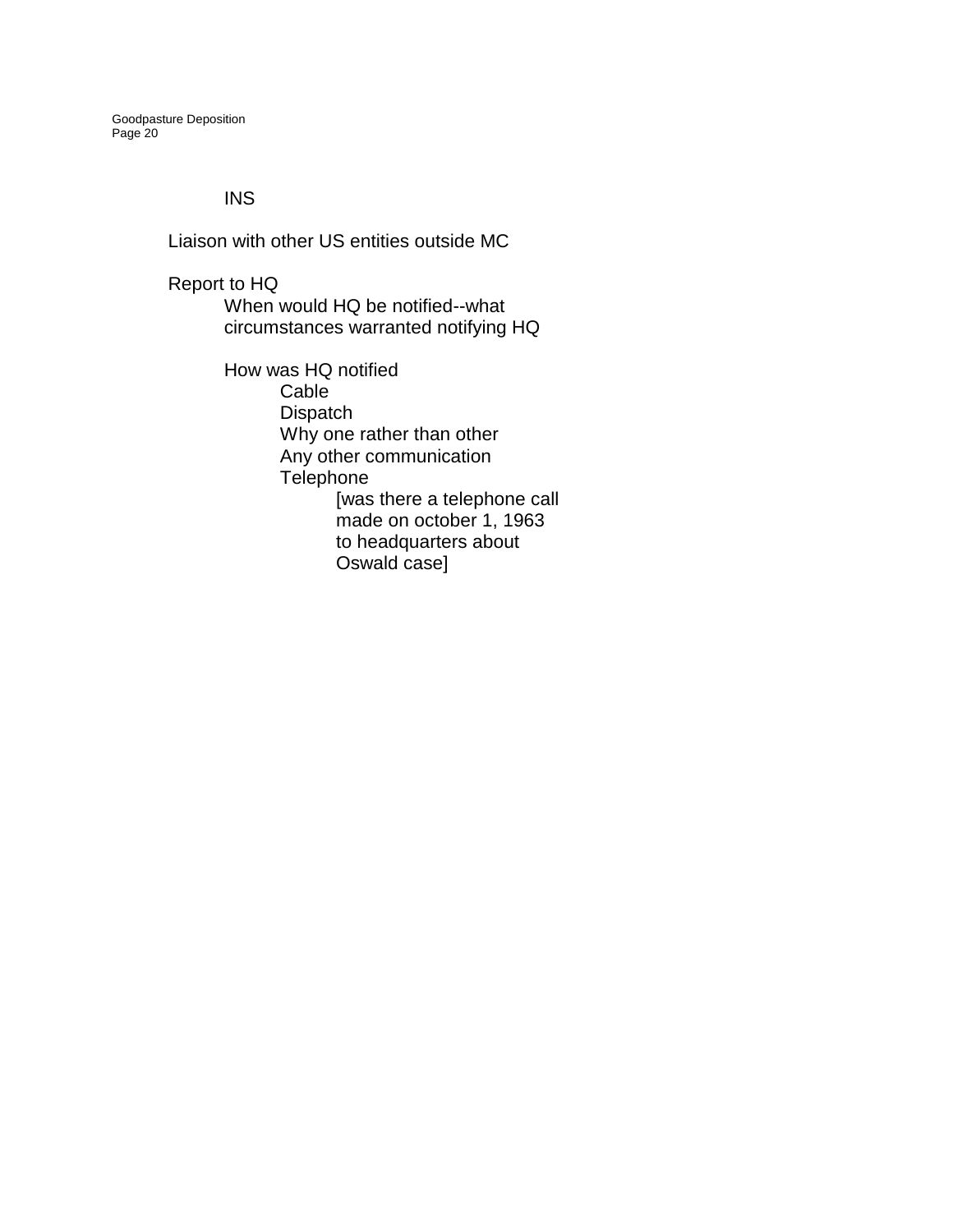### **Oswald pre-assassination**

When did he first come to your attention.

How did you learn

What did you do

When did you first learn that Oswald had visited both Soviet and Cuban embassies

Go through documents one at a time

EX: transcripts 9 total from Sept 27 to Oct 3 5 concern visas 3 decided by CIA not to be Oswald (2 Sept. 27, 1 Oct. 3)

EX: Oct. 8, 1963 MC cable to HQ

Who wrote the cable

What evidence was it based on

Who approved the cable

Why a cable rather than dispatch

Why the delay in sending the cable

Did you have any other role with respect to this cable

- EX: Oct. 10 HQ cable to MC
- EX: Oct. 10 HQ teletype for distribution
- EX: FBI Sept. 24 memo and routing slip [TJG-check to ensure no routing to Cuba operations]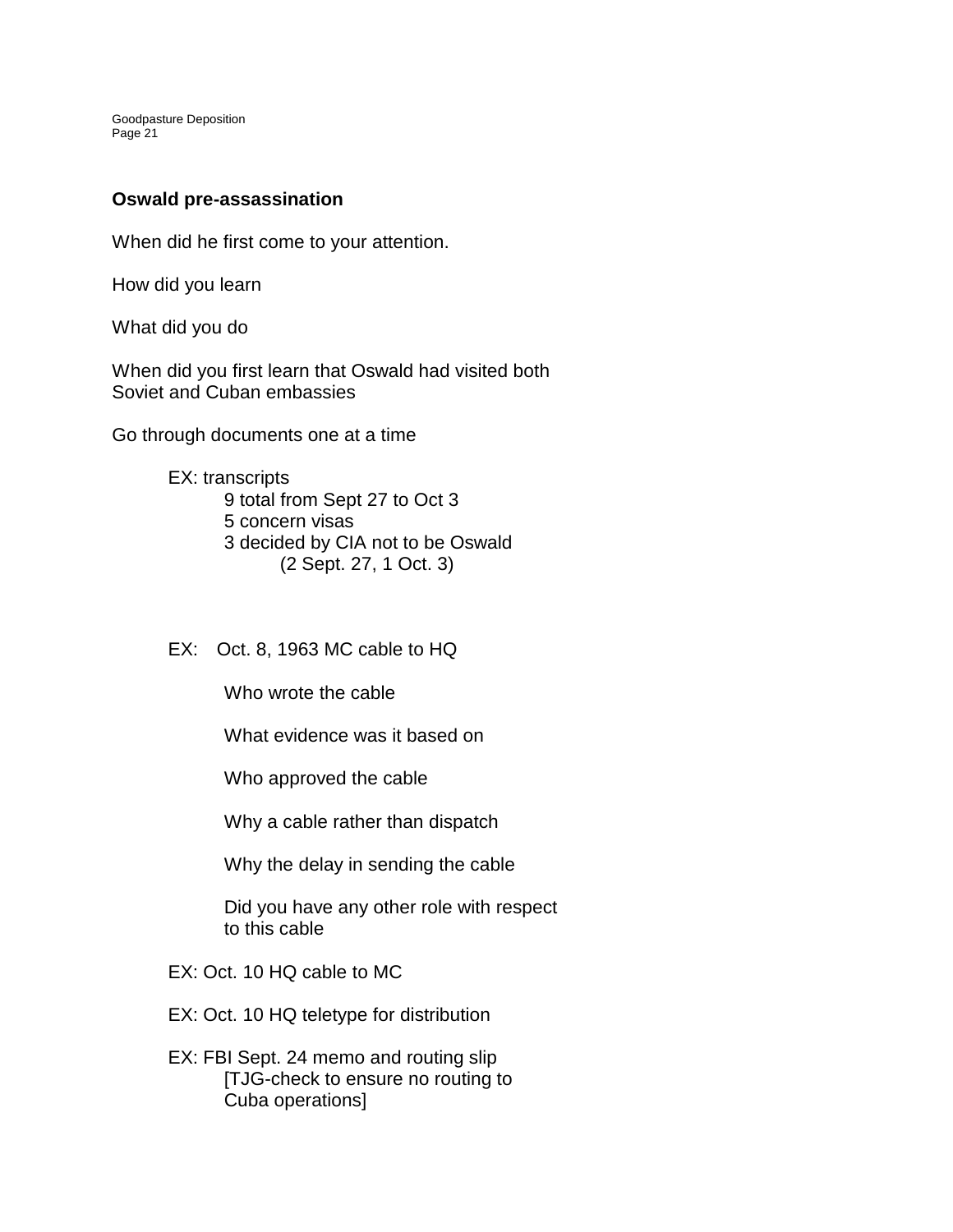[have info on Jane Roman/ Ann Egeter]

Relevant that O had returned to US

Was info about Cuba and FPCC relevant?

Should it have been included in cable?

EX: Oct. 16 MC Memo [see Lopez 170-71] Who wrote it

Did you have any role

Why was it written

To whom was it distributed

Why does it say nothing about a visa

What other information did station have prior to the assassination

What other cables

EX: Scelso

EX: Phillip's recommendation for **Goodpasture** 

EX: Win Scott manuscript

Were any cables about Cuba sent

Take

from Cuban Embassy

from Soviet Embassy [WAS THERE CROSS-FILING OF TRANSCRIPTS IN "SOVIET CONTACTS" FILE? WAS THERE AN ANALAGOUS "CUBAN CONTACTS"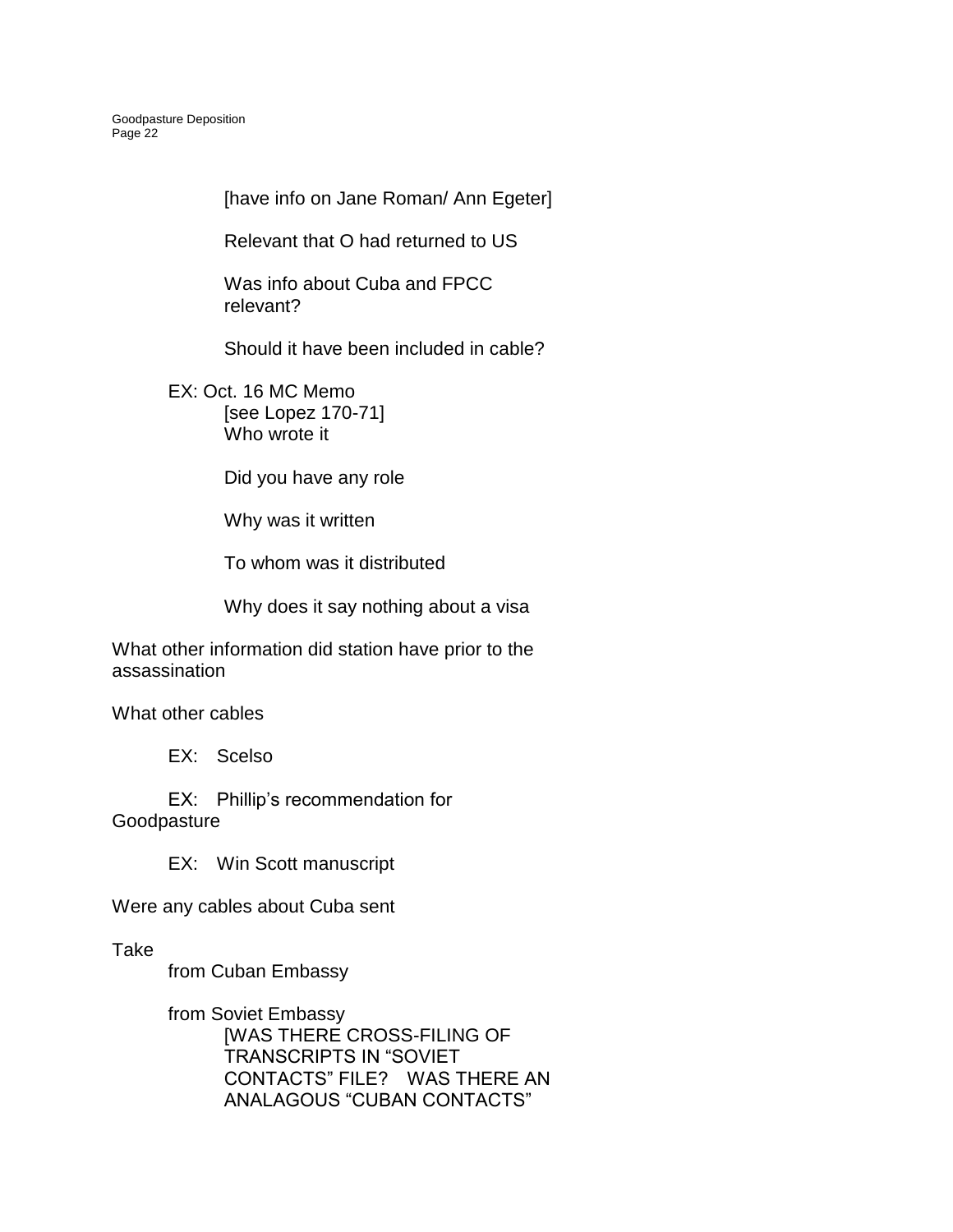# FILE?]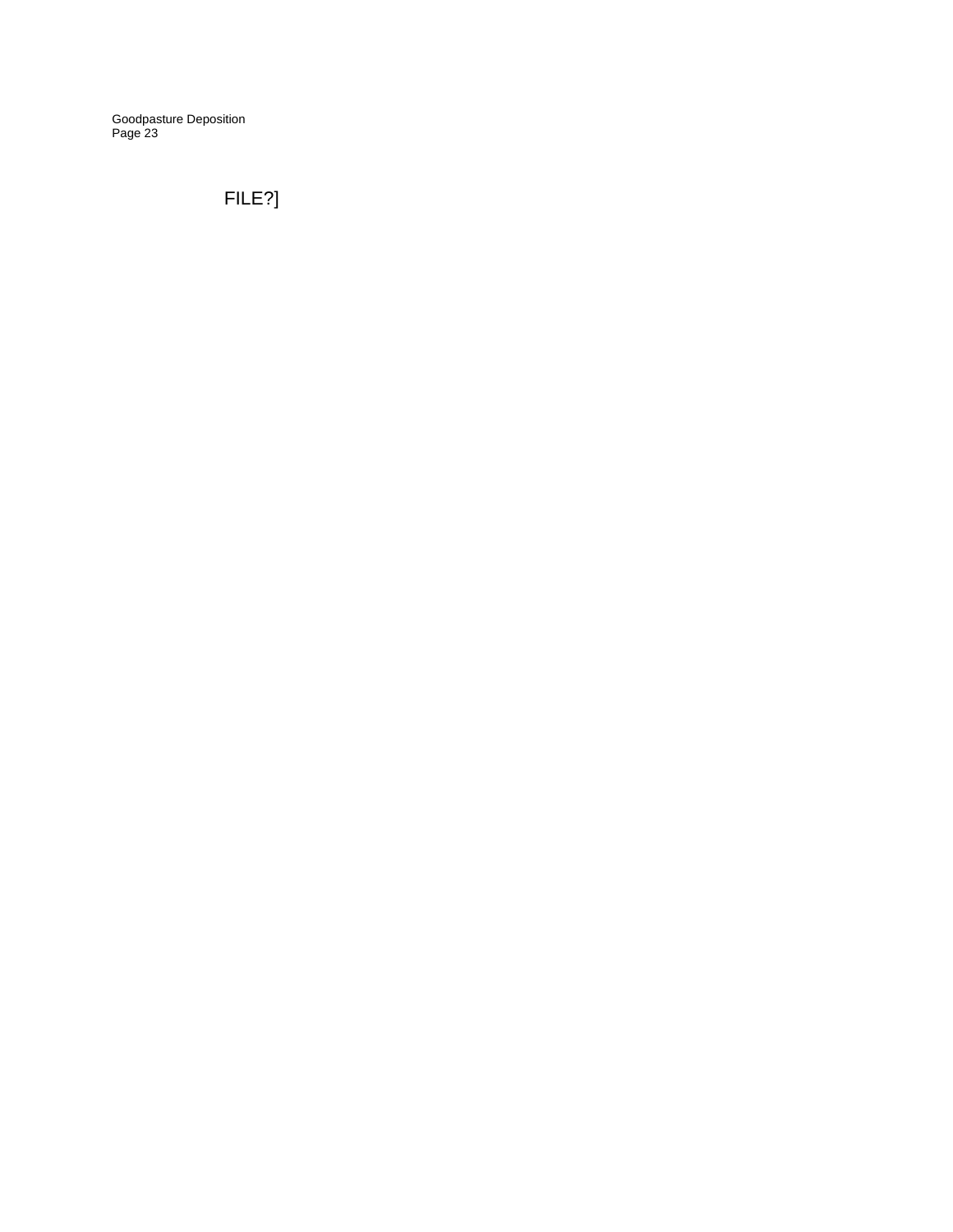# **Tapes**

Where were tapes stored from Cuban surveillance

Where were tapes stored from Soviet surveillance

Did you ever have tapes in your hands

What circumstances would bring the tapes into your possession

Did you always return tapes to bases.

Did you ever keep tapes.

Under what circumstances would you keep tapes. How many tapes were made

Tapes after assassination

-Slawson, Coleman

-Goodpasture dep. p. 95

-John Scelso dep.

-J.Edgar Hoover

-Voice comparisons [EX: 11/23/63 cable]

-FBI memo

Newspaper with Goodpasture notes

#### Photosurveillance wasn't working?

EX: monthly operational reports suggesting no problems in photo- surveillance.

Circumstances surrounding missing photo production log/contact sheet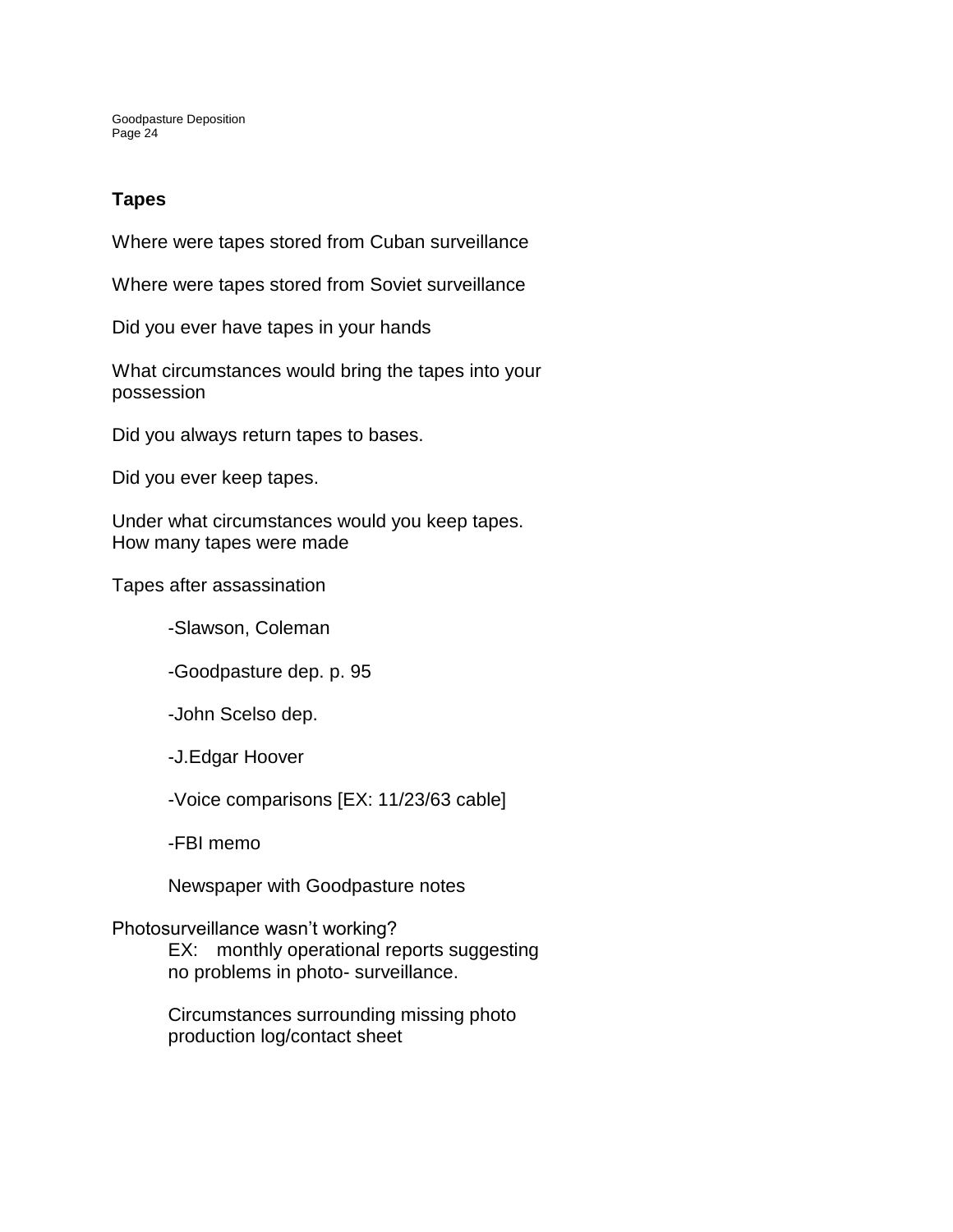#### **Day of assassination and immediate aftermath**

When did you first hear of assassination

When did you first hear of Oswald/MC connection

What did CIA do on day of assassination

Who was in charge (Scott?)

What was your role

Who else was involved

seek to get borders closed why?

track flights relating to Texas/MC/ Havanna why?

Arrest Duran why?

Who in station initially knew about Oswald/MC Was knowledge widespread How soon

Who from HQ was in MC during the two weeks after the assassination

> John Horton what was his role in agency at that time anyone else

Story of Gilberto Alvarado

Interrogation of Silvia Duran Who was Silvia Duran Did the Agency ever use her as an asset or source had she been a CIA target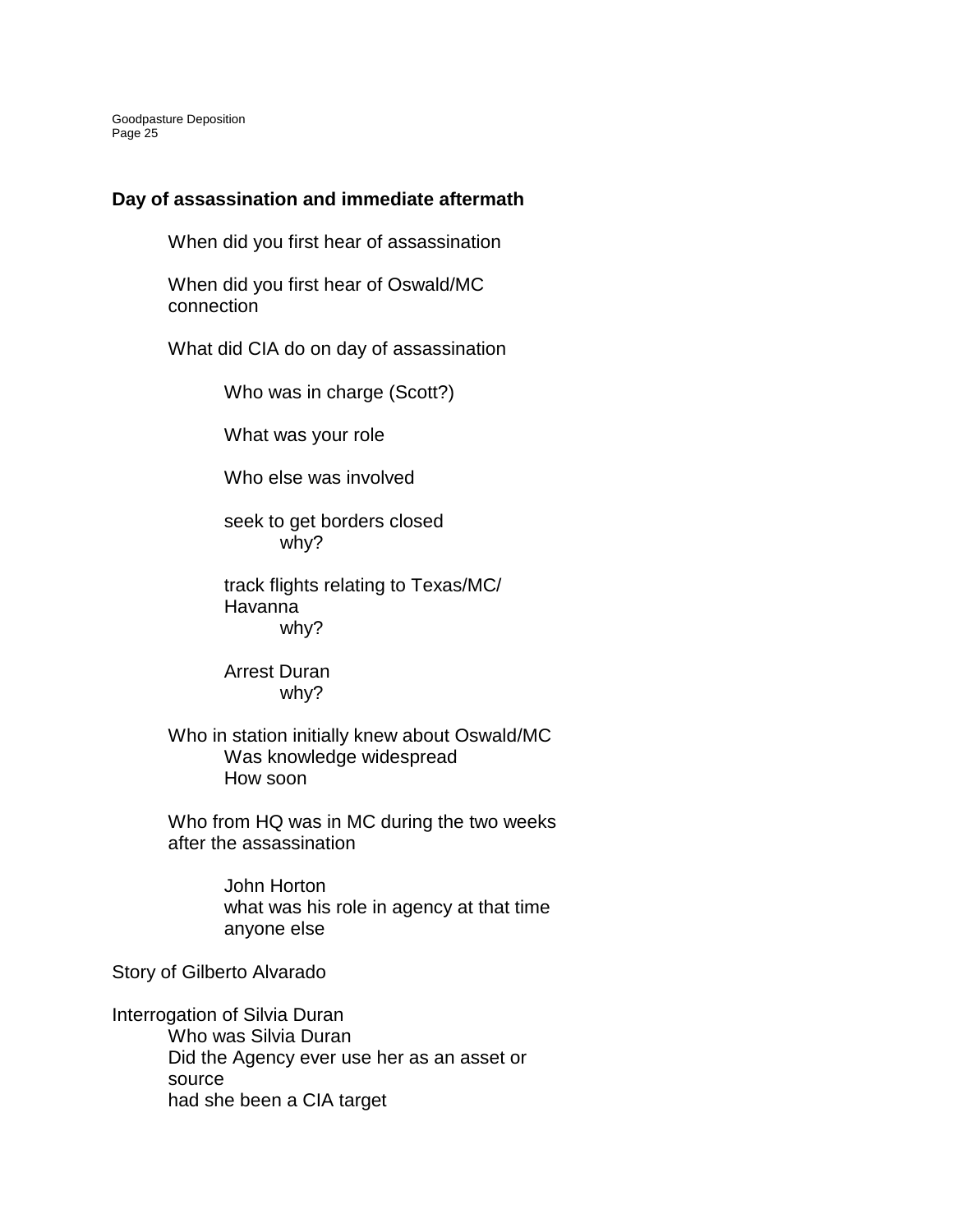> was she recruited did she have a P-file When

Why was she arrested

Whose idea was it to arrest her Scott Mexican government

Who conducted the interrogation DFS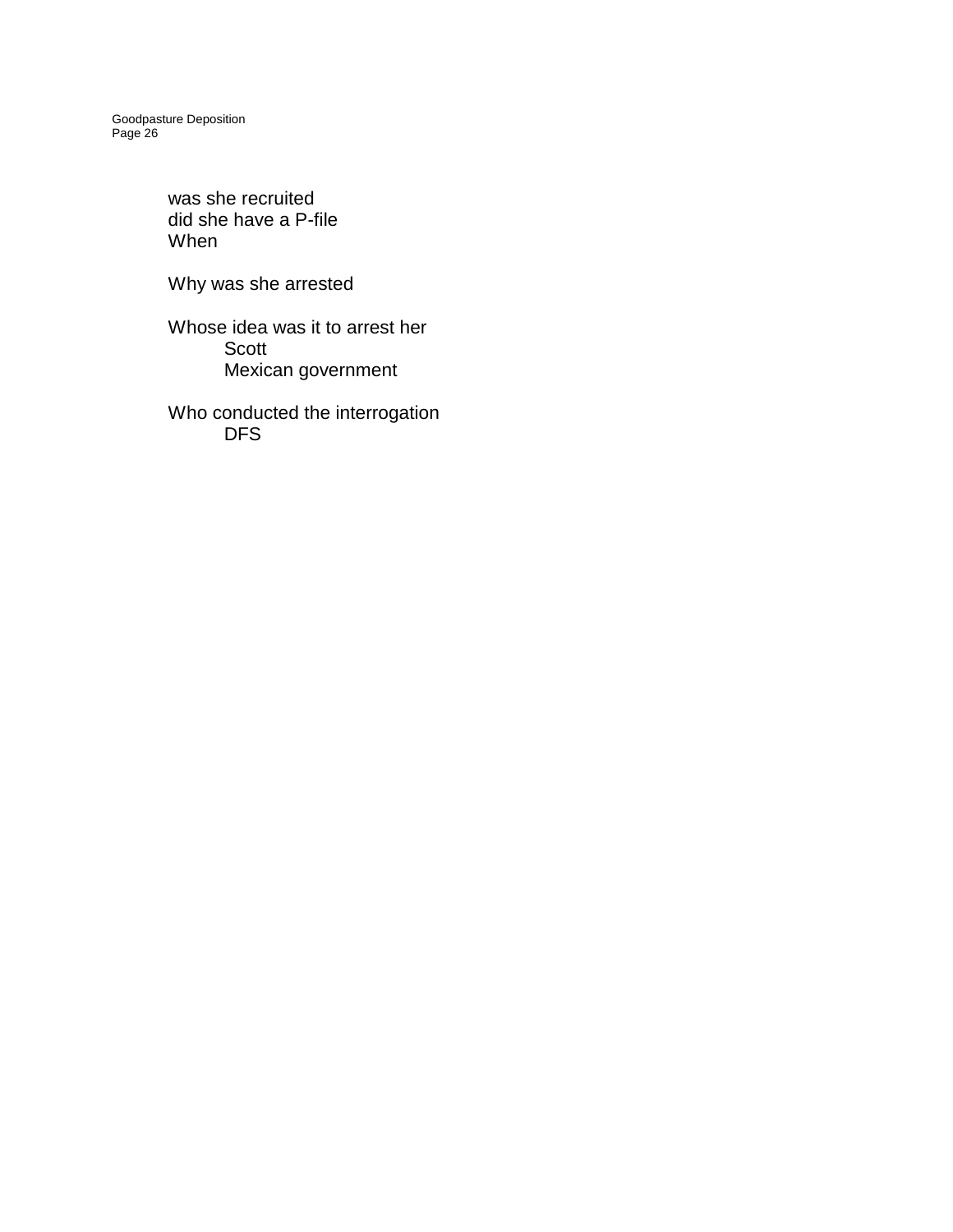# **DFS**

Other than the interrogation of Duran, did DFS play any role related to the assassination or investigation of the assassination

> Miguel Nazar Haro Was he a CIA asset

> > Any role related to investigation of assassination

Juan Manuel Calvillo Alonso Was he a CIA asset

> Any role related to investigation of assassination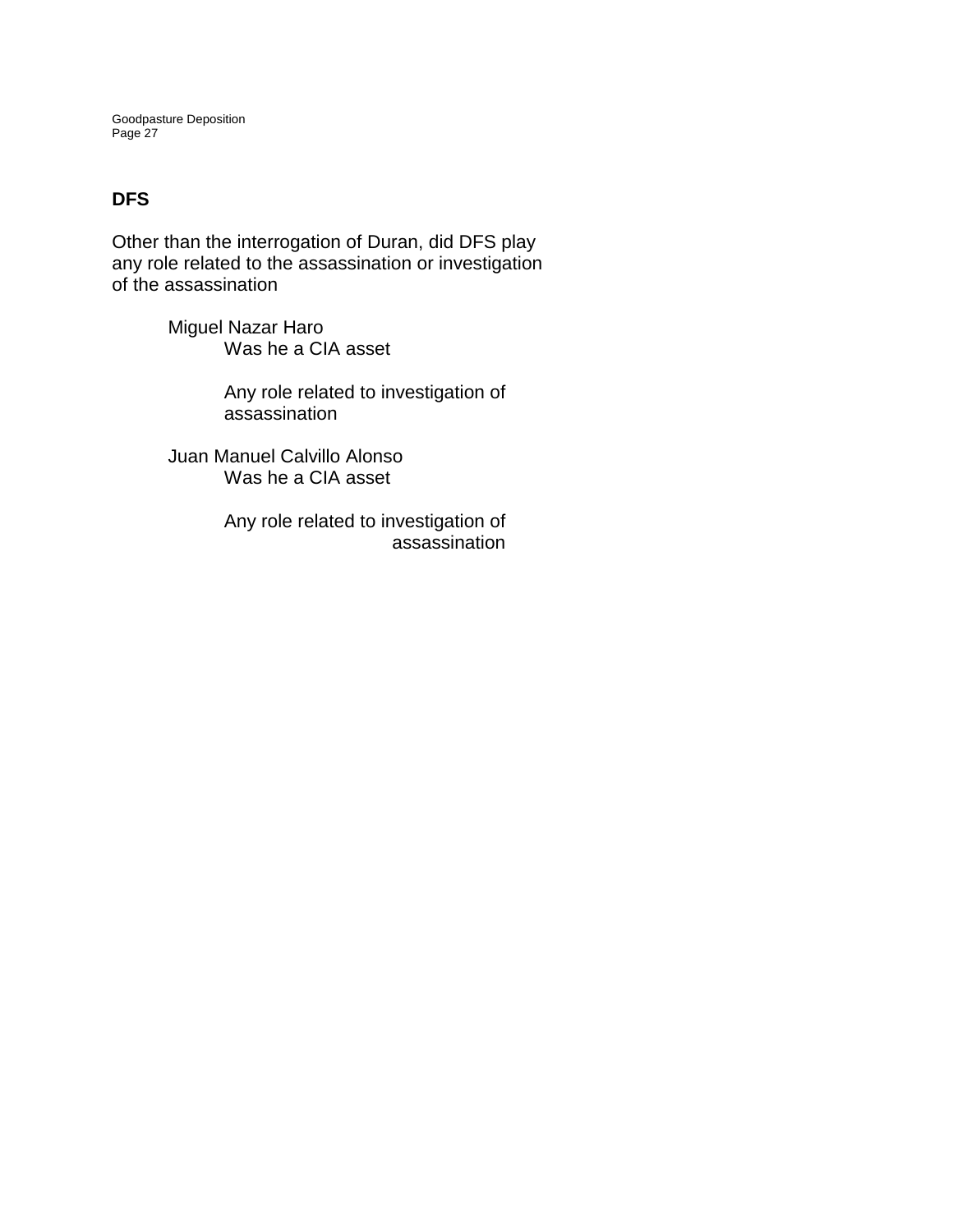### **Subsequent CIA activities/investigations**

June Cobb

[REFER TO DOCUMENTS AND MEMO IN FOLDER][WE SHOULD DISCUSS THE NOTES I TOOK FROM THE REVIEW OF HER 201 - THEY ARE CLASSIFIED - THEY ARE IN THE FOLDER]

Twist party

Elena Garro de Paz [SAME]

Any subsequent discussions with Scott about what he thought had happened

Cuban intelligence officials

Marty Underwood

Subsequent investigations/studies

Any by Goodpasture

Warren Commission staff who dealt with WC while they were in MC any other dealings?